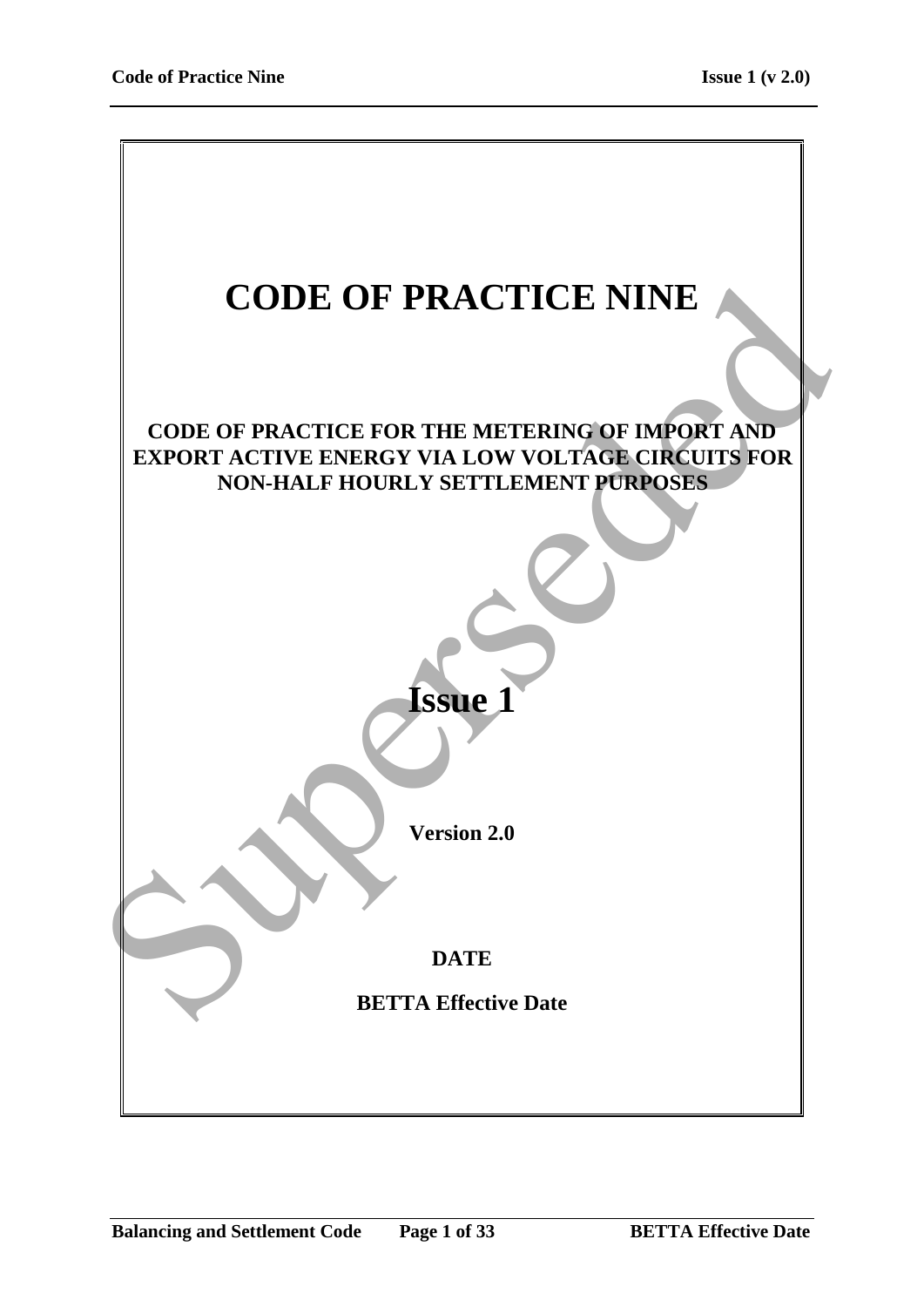# **Code of Practice Nine**

# **CODE OF PRACTICE FOR THE METERING OF IMPORT AND EXPORT ACTIVE ENERGY VIA LOW VOLTAGE CIRCUITS FOR NON-HALF HOURLY SETTLEMENT PURPOSES**

- 1. Reference is made to the Balancing and Settlement Code for the Electricity Industry in Great Britain and, in particular, to the definitions of "Code of Practice" in Annex X.1 thereof.
- 2. This is Code of Practice Nine Issue 1, Version 2.0
- 3. This Code of Practice shall apply to Metering Systems comprising Metering Equipment that is subject to the requirements of Section L of the Balancing and Settlement Code.
- 4. This Code of Practice is to be effective from BETTA Effective Date.
- 5. This Code of Practice has been approved by the Panel.

For and on behalf of the Panel.

 $\overline{\phantom{a}}$ 

**Intellectual Property Rights and Copyright** - This document contains materials the copyright and other intellectual property rights in which are vested in ELEXON Limited or which appear with the consent of the copyright owner. These materials are made available for you to review and to copy for the purposes of your establishment or operation of or participation in electricity trading arrangements under the Balancing and Settlement Code ("BSC"). All other commercial use is prohibited. Unless you are a person having such an interest in electricity trading under the BSC you are not permitted to view, download, modify, copy, distribute, transmit, store, reproduce or otherwise use, publish, licence, transfer, sell or create derivative works (in whatever format) from this document or any information obtained from this document otherwise than for personal academic or other non-commercial purposes. All copyright and other proprietary notices contained in the original material must be retained on any copy that you make. All other rights of the copyright owner not expressly dealt with above are reserved. 1. Reference is made to the Balancing and Settlement Code for the Electricity-Industry in Great British and, in particular, to the definitions of "Code of Practice" in Almex X.1<br>thereof.<br>2. This is Code of Practice Shall

Disclaimer - No representation, warranty or guarantee is made that the information provided is accurate, current or complete. Whilst care is taken in the collection and provision of this information, ELEXON Limited will not be liable for any errors, omissions, misstatements or mistakes in any information or damages resulting from the use of this information or any decision made or action taken in reliance on this information.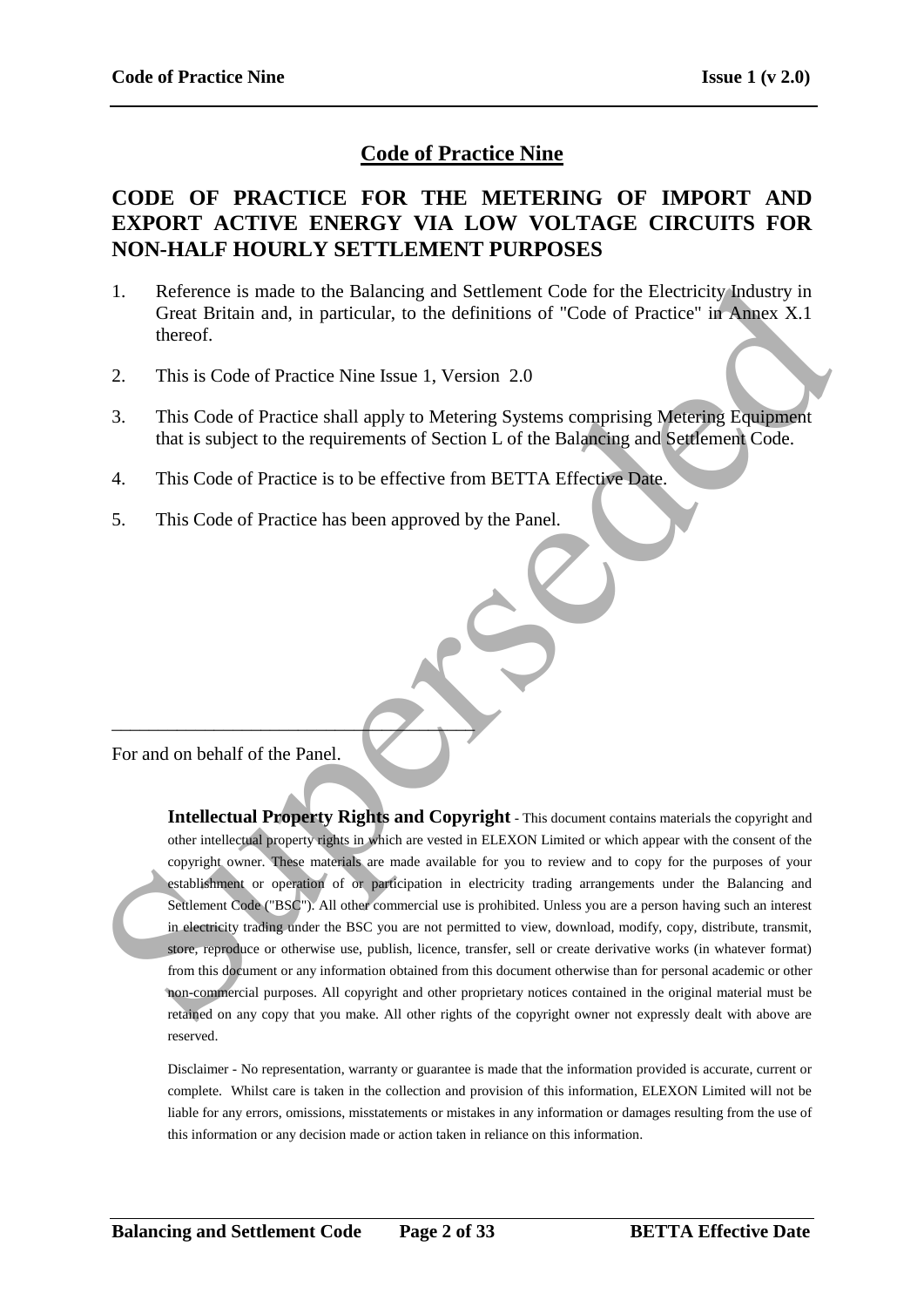| <b>ISSUE</b> | <b>DATE</b>                       | <b>VERSION</b> | <b>CHANGES</b>                                    | <b>AUTHOR</b> | <b>APPROVED</b> |
|--------------|-----------------------------------|----------------|---------------------------------------------------|---------------|-----------------|
| $\mathbf{1}$ | 1 April<br>2004                   | 1.00           | First Approved Issue                              | $\sf{COPEG}$  |                 |
| $\mathbf{1}$ | <b>BETTA</b><br>Effective<br>Date | $2.0\,$        | BETTA 6.3 for the<br>SVA February 2005<br>Release | <b>BSCCo</b>  | SVG/48/004      |
|              |                                   |                |                                                   |               |                 |

#### AMENDMENT RECORD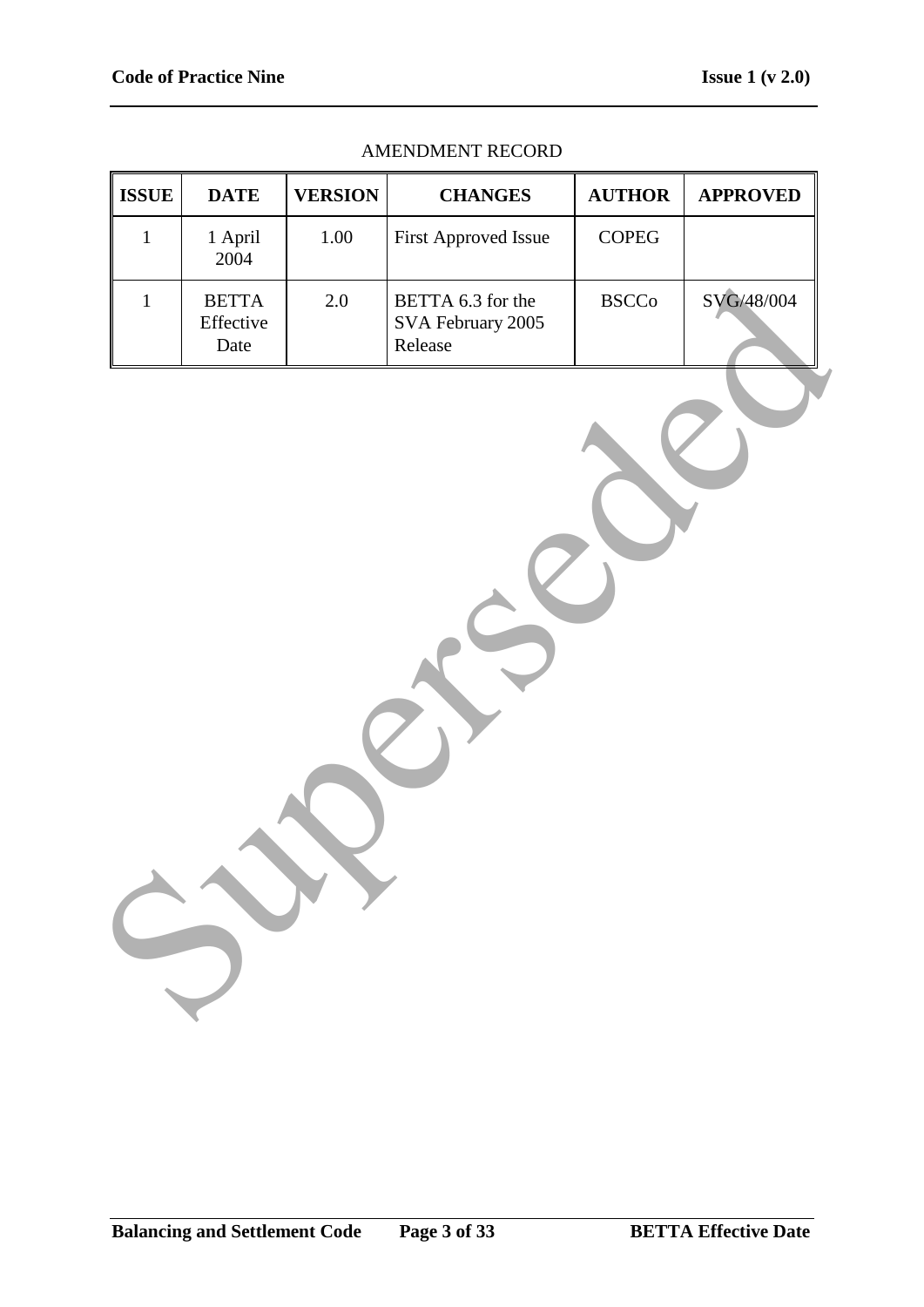# CODE OF PRACTICE FOR THE METERING OF IMPORT AND EXPORT ACTIVE ENERGY VIA LOW VOLTAGE CIRCUITS FOR NON-HALF HOURLY SETTLEMENT PURPOSES

| 1.         |                                                                      |     |
|------------|----------------------------------------------------------------------|-----|
| 2.         |                                                                      |     |
|            |                                                                      |     |
| 3.         |                                                                      |     |
| 4.         |                                                                      |     |
| 4.1        |                                                                      |     |
|            | 4.1.1                                                                |     |
| 4.2        |                                                                      |     |
|            | 4.2.1                                                                |     |
|            | 4.2.2                                                                |     |
|            | 4.2.3                                                                |     |
|            | 4.2.4                                                                |     |
|            | 4.2.5                                                                |     |
|            | 4.2.6                                                                |     |
| 5.         | MEASUREMENT CRITERIA - CURRENT TRANSFORMER OPERATED METERS 16        |     |
| 5.1        |                                                                      |     |
|            | 5.1.1                                                                |     |
| 5.2        |                                                                      |     |
|            | 5.2.1                                                                |     |
|            | 5.2.2                                                                |     |
|            | 5.2.3                                                                |     |
|            | 5.2.4                                                                |     |
|            | 5.2.5                                                                |     |
|            | 5.2.6                                                                |     |
|            | 5.2.7                                                                |     |
|            | 5.2.8                                                                |     |
|            | 5.2.9                                                                |     |
|            | 5.2.10                                                               |     |
| 6.         |                                                                      |     |
| 6.1        |                                                                      |     |
|            | 6.1.1                                                                |     |
| 6.2        |                                                                      |     |
| 6.3        |                                                                      |     |
|            |                                                                      | .21 |
|            | 6.3.2                                                                |     |
|            | 6.3.3                                                                |     |
|            | 6.3.4                                                                |     |
|            | 6.3.5                                                                |     |
| 7.         |                                                                      |     |
|            |                                                                      |     |
| 7.1<br>7.2 | METER OPERATION CODE OF PRACTICE AGREEMENT (MOCOPA) REQUIREMENTS  25 |     |
| 7.3        |                                                                      |     |
|            |                                                                      |     |
| 8.         |                                                                      |     |
| 8.1        |                                                                      |     |
|            | 8.1.1                                                                |     |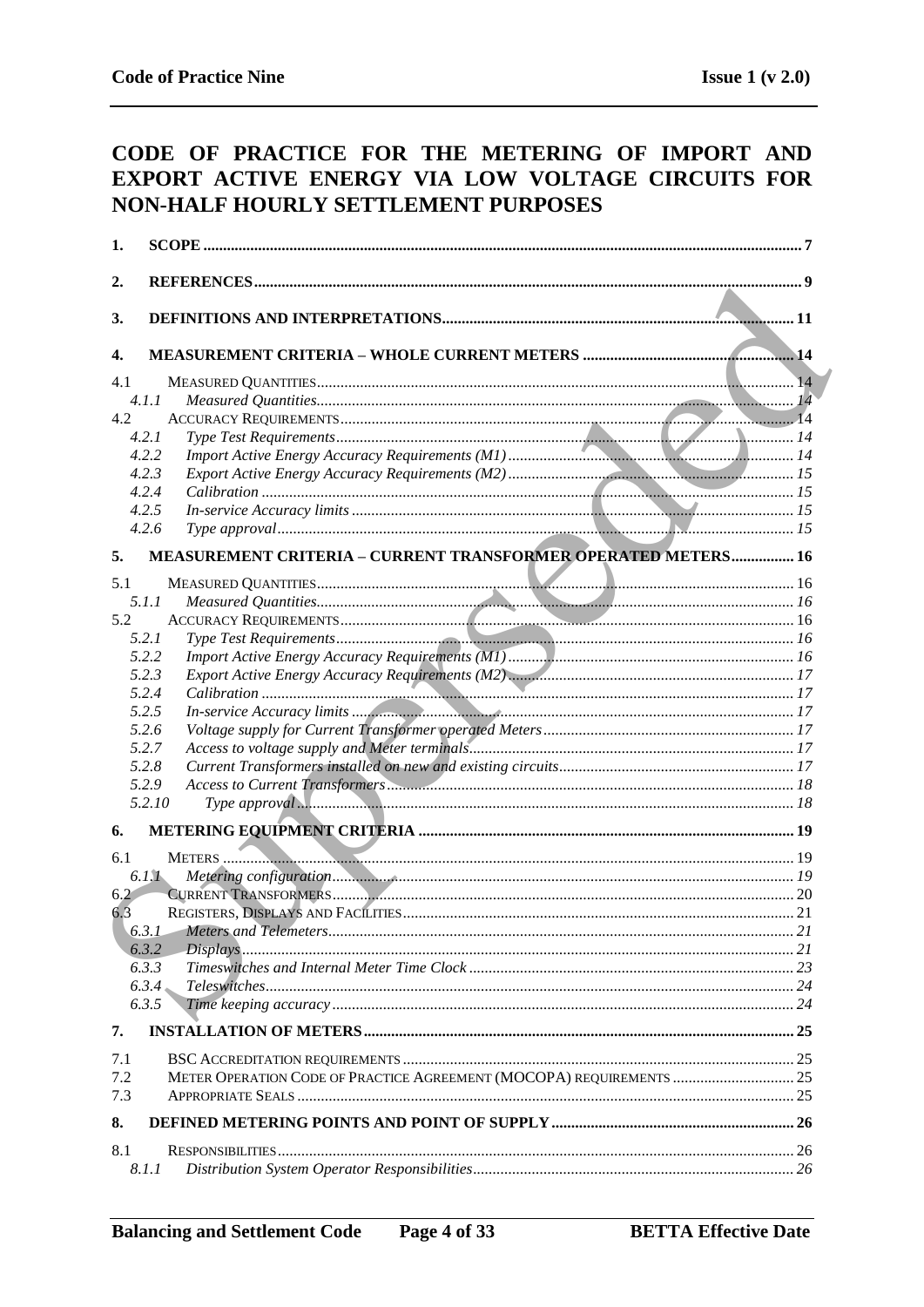| 8.1.2                                                                                  |    |
|----------------------------------------------------------------------------------------|----|
| MULTI-RATE WHOLE CURRENT METER - WHERE THE SVA CUSTOMER'S INSTALLATION DOES NOT<br>8.2 |    |
|                                                                                        |    |
| 8.2.1                                                                                  |    |
| 8.3                                                                                    |    |
| 8.3.1                                                                                  |    |
| 8.3.2                                                                                  |    |
| 8.3.3                                                                                  |    |
| 8.4                                                                                    |    |
| 8.4.1                                                                                  |    |
| 8.4.2                                                                                  |    |
| 8.4.3                                                                                  |    |
|                                                                                        | 32 |
| 9.                                                                                     |    |
|                                                                                        |    |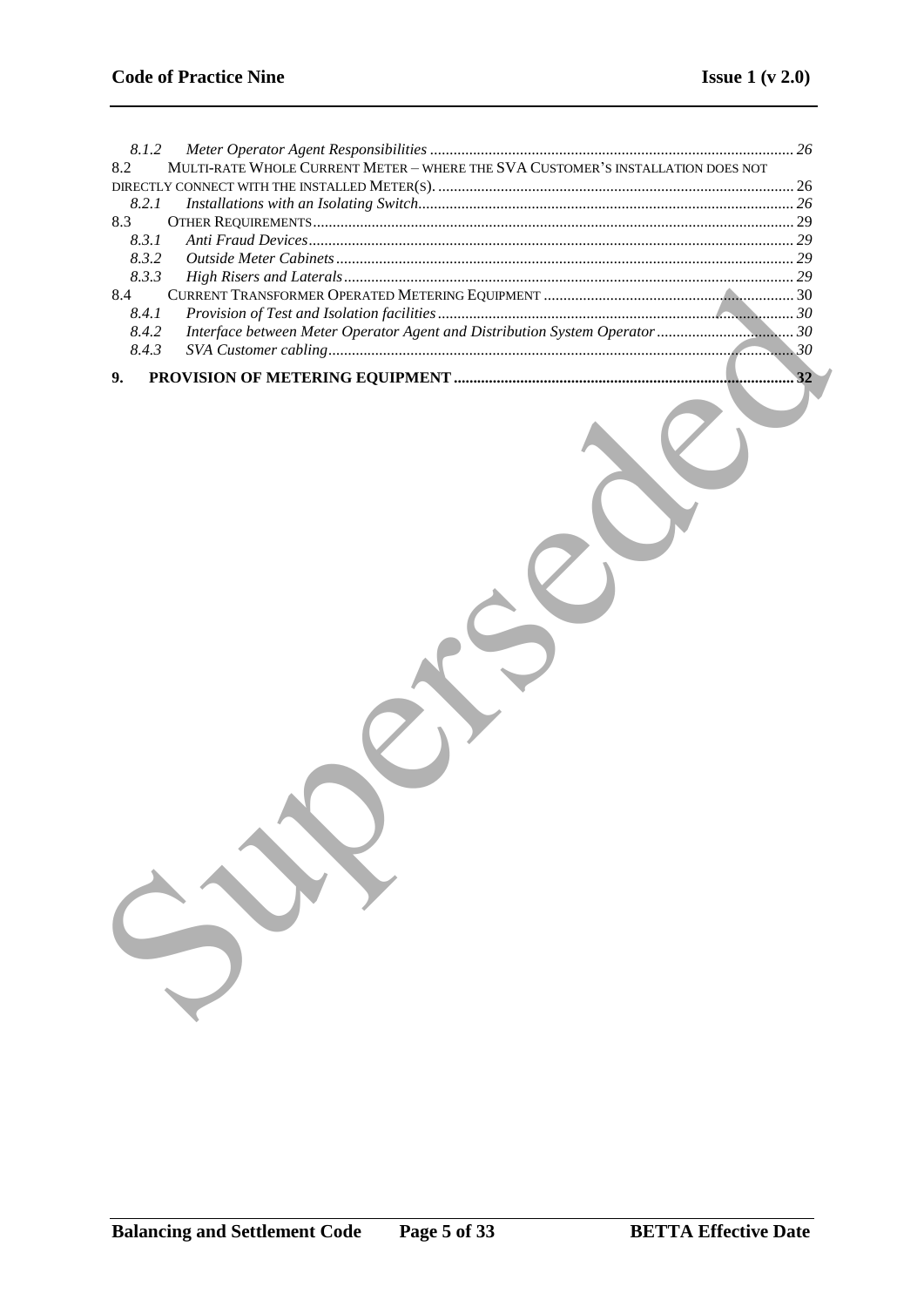### **FOREWORD**

This Code of Practice defines the minimum requirements for whole current and transformer operated Metering Equipment at the Defined Metering Point for the measurement of Import and Export Active Energy via low voltage circuits for Non-Half Hourly Settlement purposes.

BSCCo shall retain copies of, inter alia, the Code of Practice together with copies of all documents referred to in them, in accordance with the provisions of the Balancing and Settlement Code (the Code).

documents referred to in them, in accordance with the provisions of the Bankrunn and Seutement Code (the Code).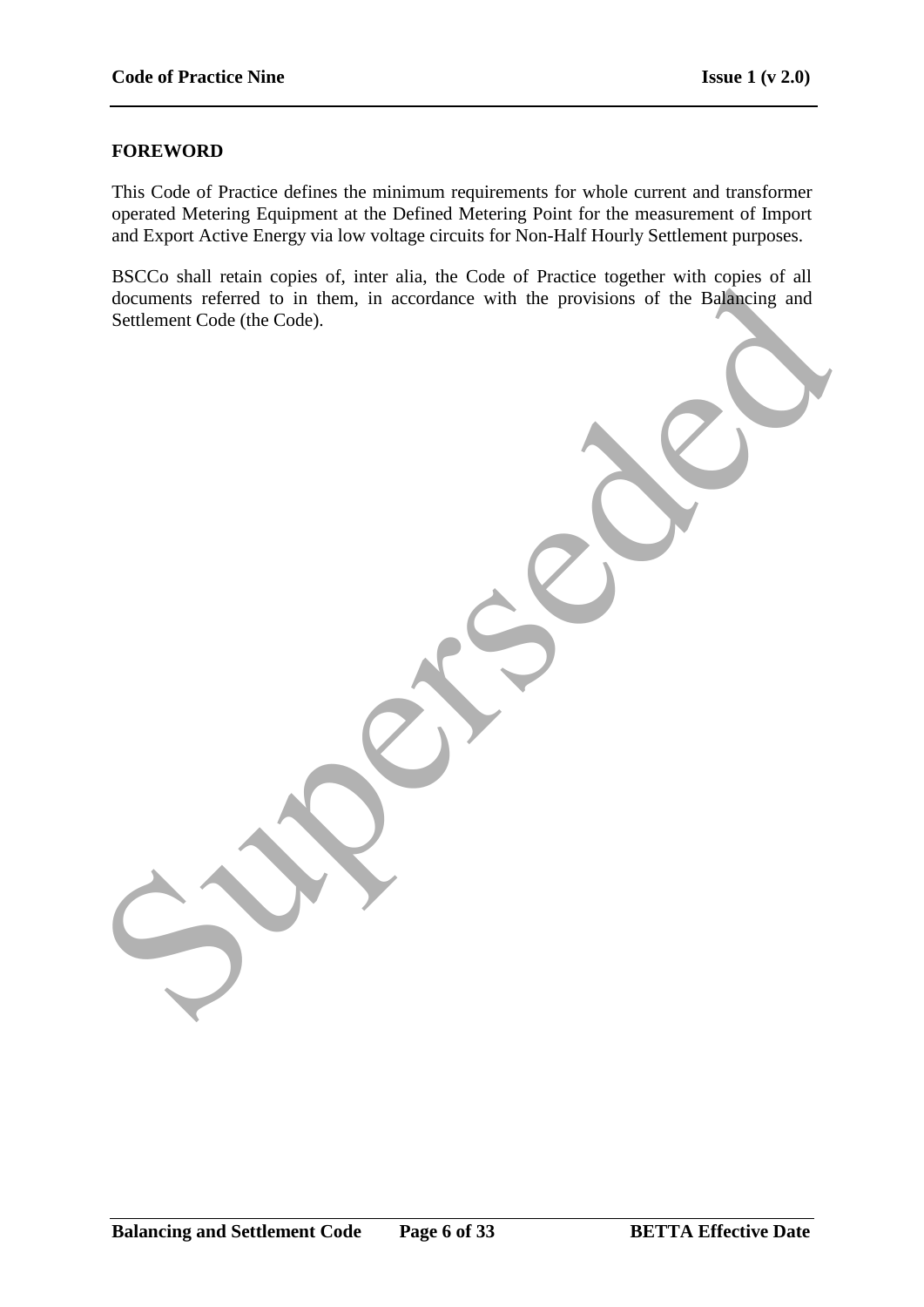# **1. SCOPE**

This Code of Practice states the practices that shall be employed and the facilities that shall be provided for the measurement and recording of the quantities required for Settlement and other purposes. This Code of Practice does not currently cover the measurement of gross generation.

This Code of Practice specifically applies to whole current and transformer operated Metering Equipment to be installed **FOR THE METERING OF IMPORT AND EXPORT ACTIVE ENERGY VIA LOW VOLTAGE CIRCUITS FOR NON-HALF HOURLY SETTLEMENT PURPOSES.**

This Code of Practice only applies to whole current and current transformer operated Metering Equipment for Import and Export Active Energy measured in kWh. No provision is made for the measurement of Reactive or Apparent Energy or any Maximum Demand.

The following areas are not specified within this Code of Practice:

MOA arrangements where more than one MOA exists at a Site;

Prepayment Metering;

Complex Tariff Arrangements;

Revenue Protection/Security; and

Data Communications.

This Code of Practice defines the extent of Metering Equipment to be installed by a Meter Operator Agent in fulfilling its role in the installation and maintenance of equipment for Non-Half Hourly Settlement purposes.

This Code of Practice derives force from the Balancing and Settlement Code, and in particular the metering provisions contained in Section L, to which reference should be made. It should also be read in conjunction with the relevant BSC Procedures.

This Code of Practice does not contain the calibration, testing and commissioning requirements for Metering Equipment used for Settlement purposes. These requirements are detailed in Code of Practice Four - "Code of Practice for Calibration, Testing and Commissioning Requirements for Metering Equipment for Settlement Purposes". Survayers (Cole of Practice specifically applies to whole current and transformer operated Metering<br>
This Code of Practice Specifically applies to whole current and transformer operated Metering<br>
AcTIVE ENNERGY VIA LOW VOL

Dispensations from the requirements of this Code of Practice may be sought in accordance with the Balancing and Settlement Code and BSC Procedure BSCP32.

In the event of an inconsistency between the provisions of this Code of Practice and the Balancing and Settlement Code, the provisions of the Balancing and Settlement Code shall prevail.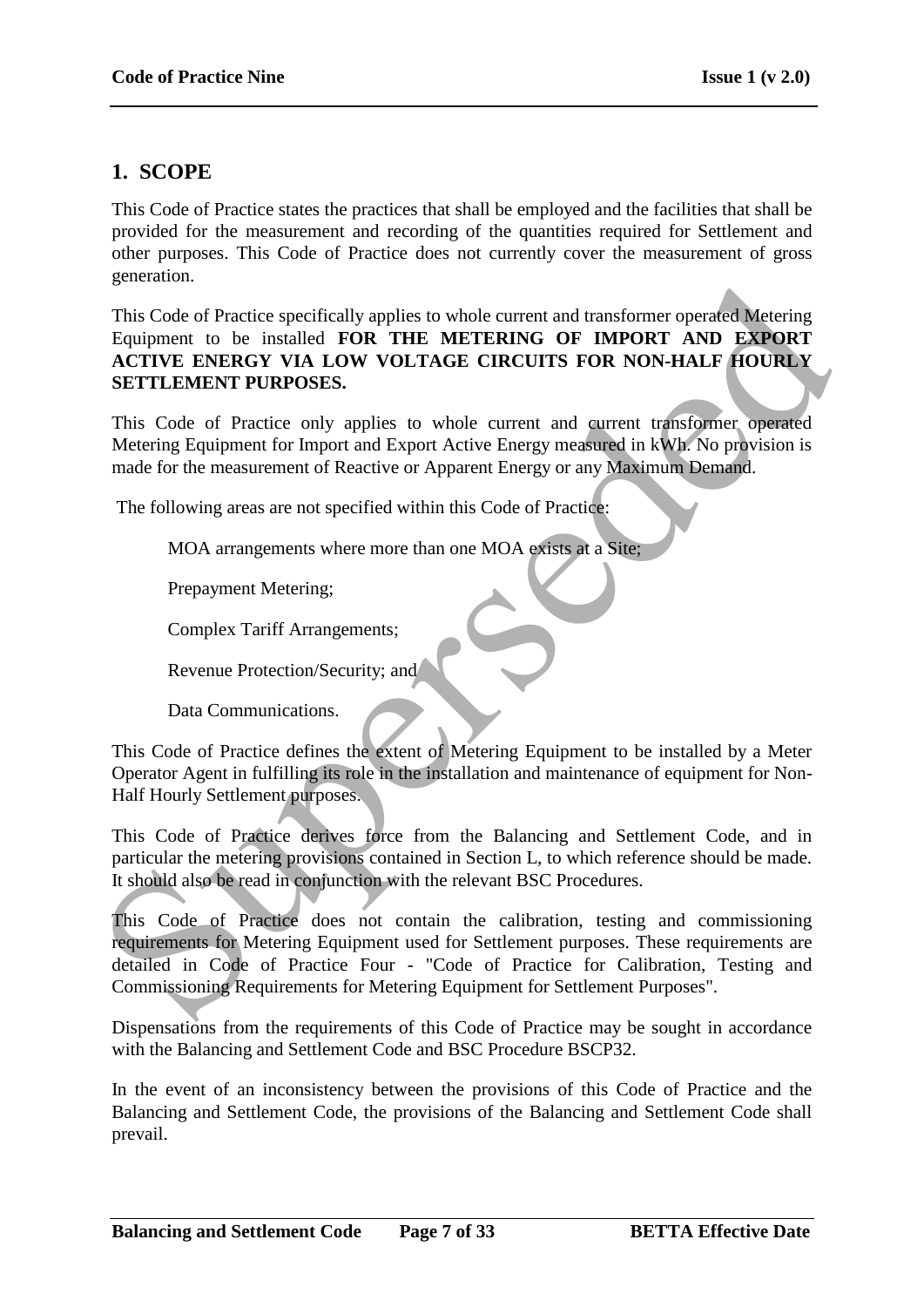Compliance with this Code of Practice may be attained by the use one of the following techniques:

- (i) a single Meter containing measuring elements for Import and Export ; or
- (ii) two separate Meters containing a single measuring element for each of Import and Export. Superseded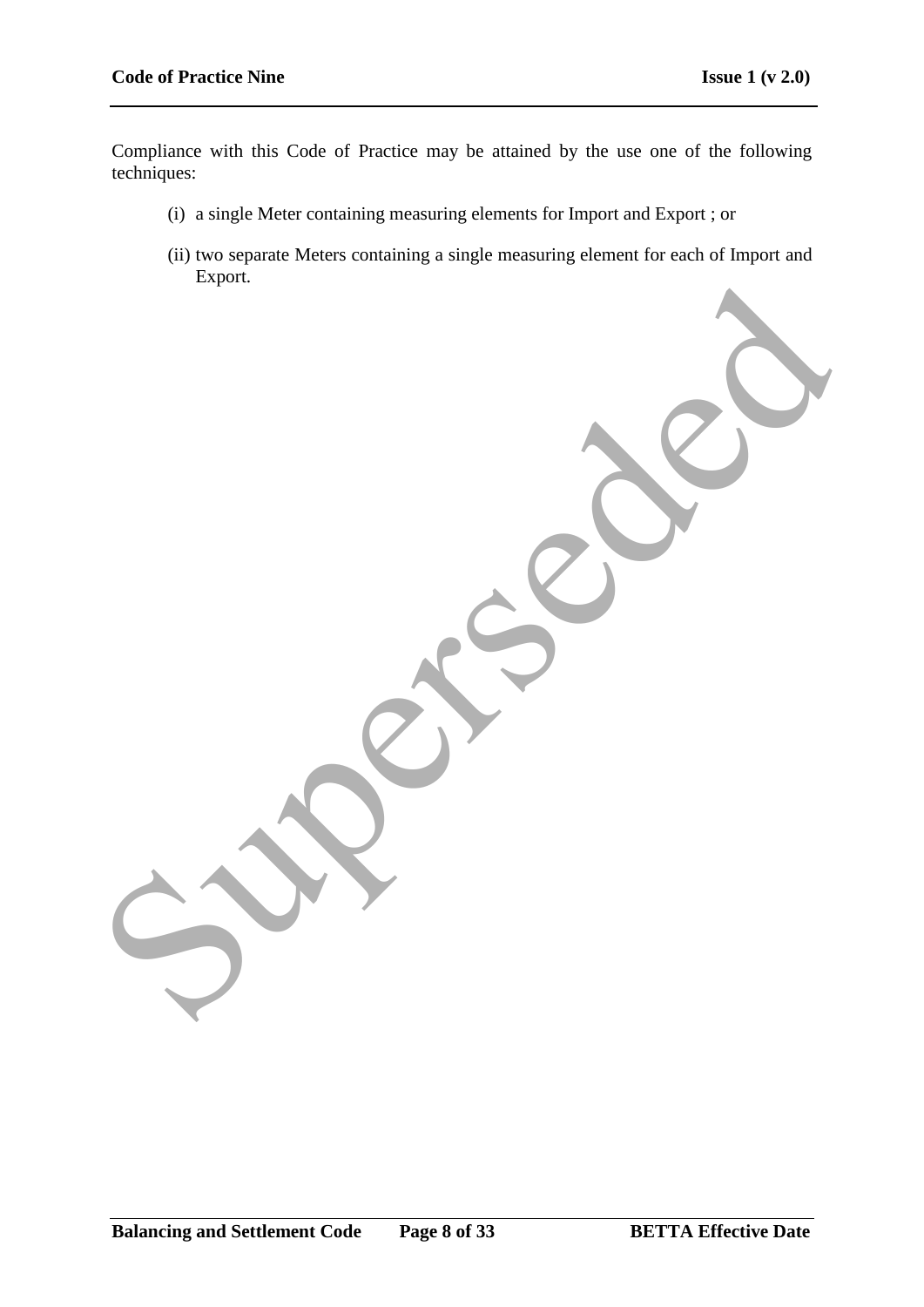# **2. REFERENCES**

The following documents are referred to in the text:-

| BS EN 62053:2003                                                   | Electricity metering equipment (a.c.)                                                                                                         |
|--------------------------------------------------------------------|-----------------------------------------------------------------------------------------------------------------------------------------------|
| BS EN 61038: 1993                                                  | Specification for time switches for tariff and<br>load control.                                                                               |
| BS 7856: 1996                                                      | 'Code of Practice for Design of Alternating<br><b>Current Watt-Hour Meters for Active Energy</b><br>(Classes 1 and 2)'                        |
| BS 7951:2000                                                       | 'Electricity Meters. Alternating current single<br>phase watt-hour Telemeters of accuracy class 1<br>or $2.$                                  |
| BS EN 60044-1:1999                                                 | 'Instrument Transformers - Part 1: Current<br>Transformers'                                                                                   |
| <b>BEBS</b> 1973                                                   | Timeswitches, restricted hour and time of day<br>tariffs.                                                                                     |
| <b>Balancing and Settlement Code</b><br><b>BSC Procedures List</b> | 'Section X; Annex X-1 and Sections L and S'<br>See BSC Section H $1.3.2$ (a) – Code<br><b>Subsidiary Documents'</b>                           |
| Code of Practice Four                                              | 'Code of Practice for Calibration, Testing and<br><b>Commissioning Requirements for Metering</b><br><b>Equipment for Settlement Purposes'</b> |
| <b>Electricity Act 1989</b>                                        | 'Schedule 7, as amended by Schedule 1, to the<br>Competition and Services (Utilities) Act 1992.'                                              |
| Statutory Instrument 2002 No. 2665                                 | 'The Electricity Safety, Quality and Continuity<br>Regulations 2002'                                                                          |
| Statutory Instrument 1998 No. 1565                                 | The Meters (Approval of Pattern or<br><b>Construction and Manner of Installation</b> )<br>Regulations 1998.                                   |
| Statutory Instrument 1998 No.1566                                  | 'Electricity – The Meters (Certification)<br>Regulations 1998.'                                                                               |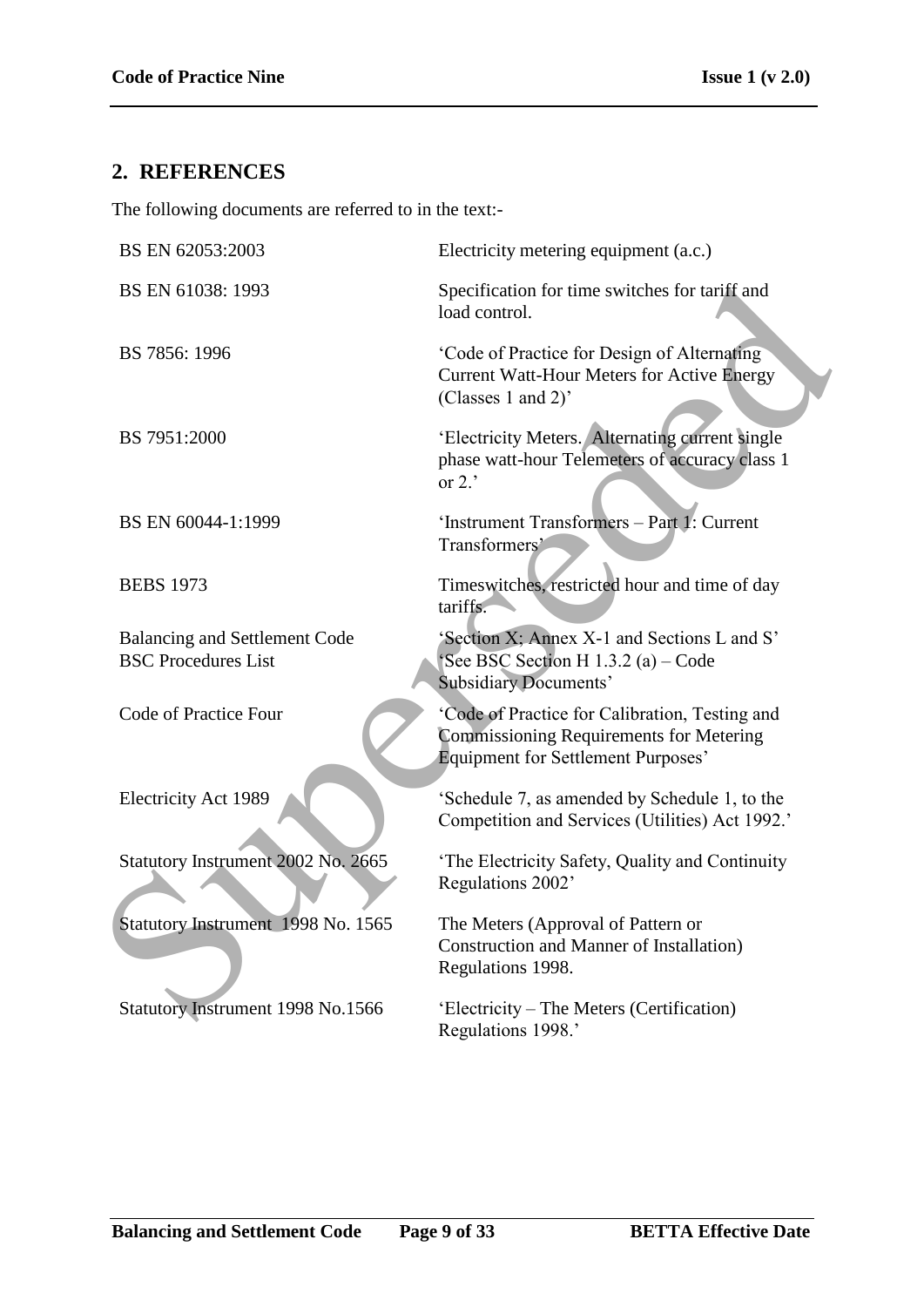Meter Operation Code of Practice  $Agreement<sup>1</sup> (MOCOPA)$ 

"Agreement between Meter Operators and Distribution Businesses governing arrangements for safety and technical competence'

BS 7647 (1993) "Specification for Radio Teleswitches for tariff and load control"

Utilities Act 2000 <br>
'Utilities Act 2000' Unificies Act 2000

1

<sup>&</sup>lt;sup>1</sup> The Meter Operation Code of Practice Agreement is a voluntary agreement between Licenced Distribution System Operators and Meter Operator Agents.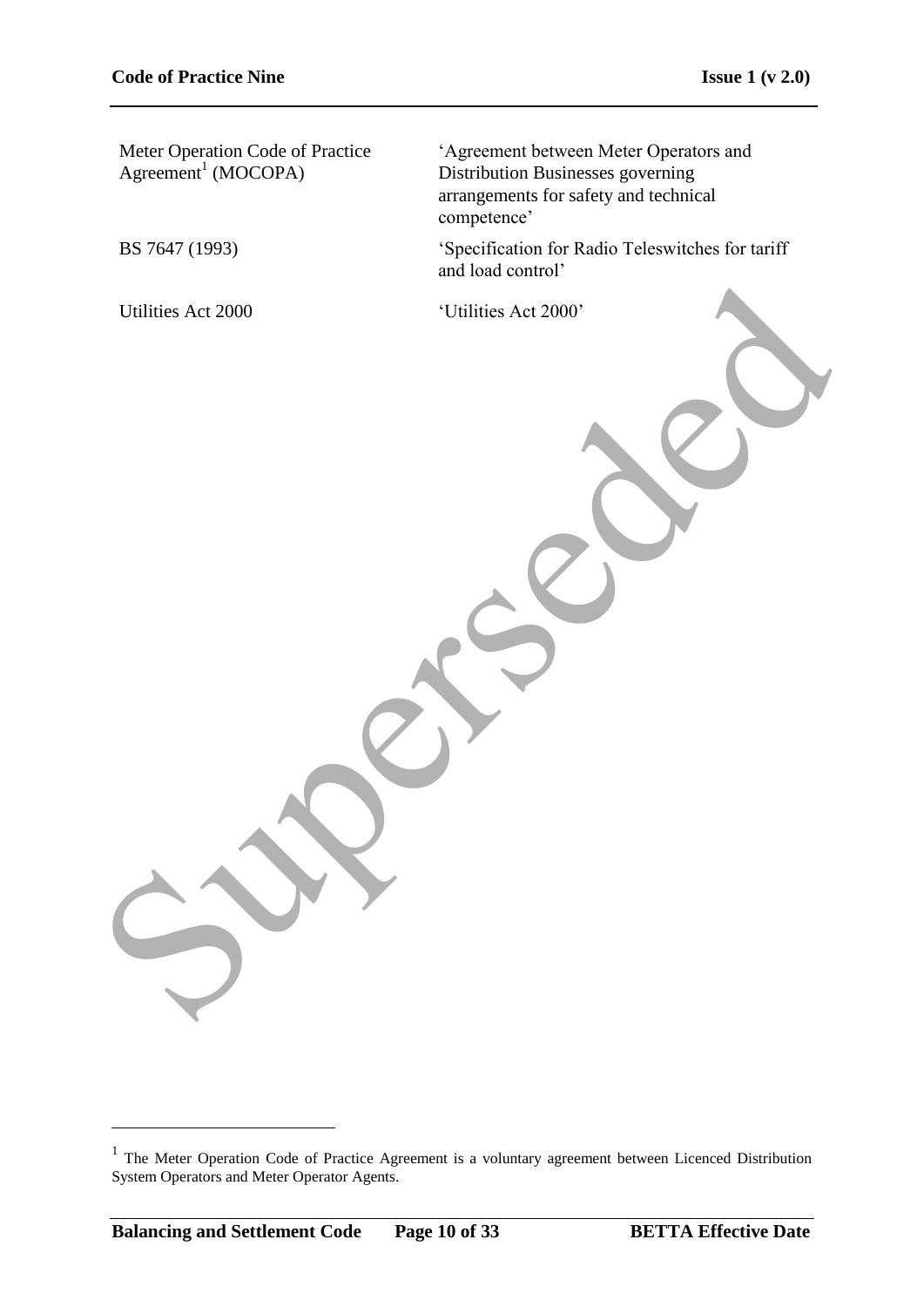# **3. DEFINITIONS AND INTERPRETATIONS**

Save as otherwise expressly provided herein, words and expressions used in this Code of Practice shall have the meanings attributed to them in the Balancing and Settlement Code and are included for the purpose of clarification.

Note: \* indicates definitions in the Balancing and Settlement Code.

Note:  $\dagger$  indicates definitions which supplement or complement those in the Balancing and Settlement Code.

Note: ‡ indicates definitions specific to this Code of Practice

3.1 Active Energy \*

Active Energy means the electrical energy produced, flowing or supplied by an electric circuit during a time interval, being the integral with respect to time of the instantaneous Active Power, measured in units of watt-hours or standard multiples thereof.

3.2 Active Power \*

Active Power means the product of voltage and the in-phase component of alternating current measured in units of watts and standard multiples thereof, that is:-

```
1,000 Watts = 1 kW
```
 $1,000 \text{ kW} = 1 \text{ MW}$ 

# 3.3 Certified

Certified means a meter conforming with the Statutory Instrument, 1998 No.1566 "Electricity – The Meters (Certification) Regulations".

# 3.4 Current Transformer

A transformer for use with electrical measuring instruments, electrical protection and/or control equipment, for the transformation of current and in which the current in the secondary winding, in normal conditions of use, is substantially proportional to the current in the primary winding and different from it by an angle which approaches zero for an appropriate direction of the connections. Note: \* indicates definitions in the Balancing and Settlement Code.<br>
Note: \* indicates definitions which supplement or complement those in the Balancing and<br>
Settlement Code.<br>
Note: \* indicates definitions specific to thi

## 3.5 De-Energised ‡

De-Energised means the temporary removal of the supply at a Defined Metering Point (e.g. the main circuit connections to the Licenced Distribution System Operator"s network are still made) such that all or part of the Metering Equipment is considered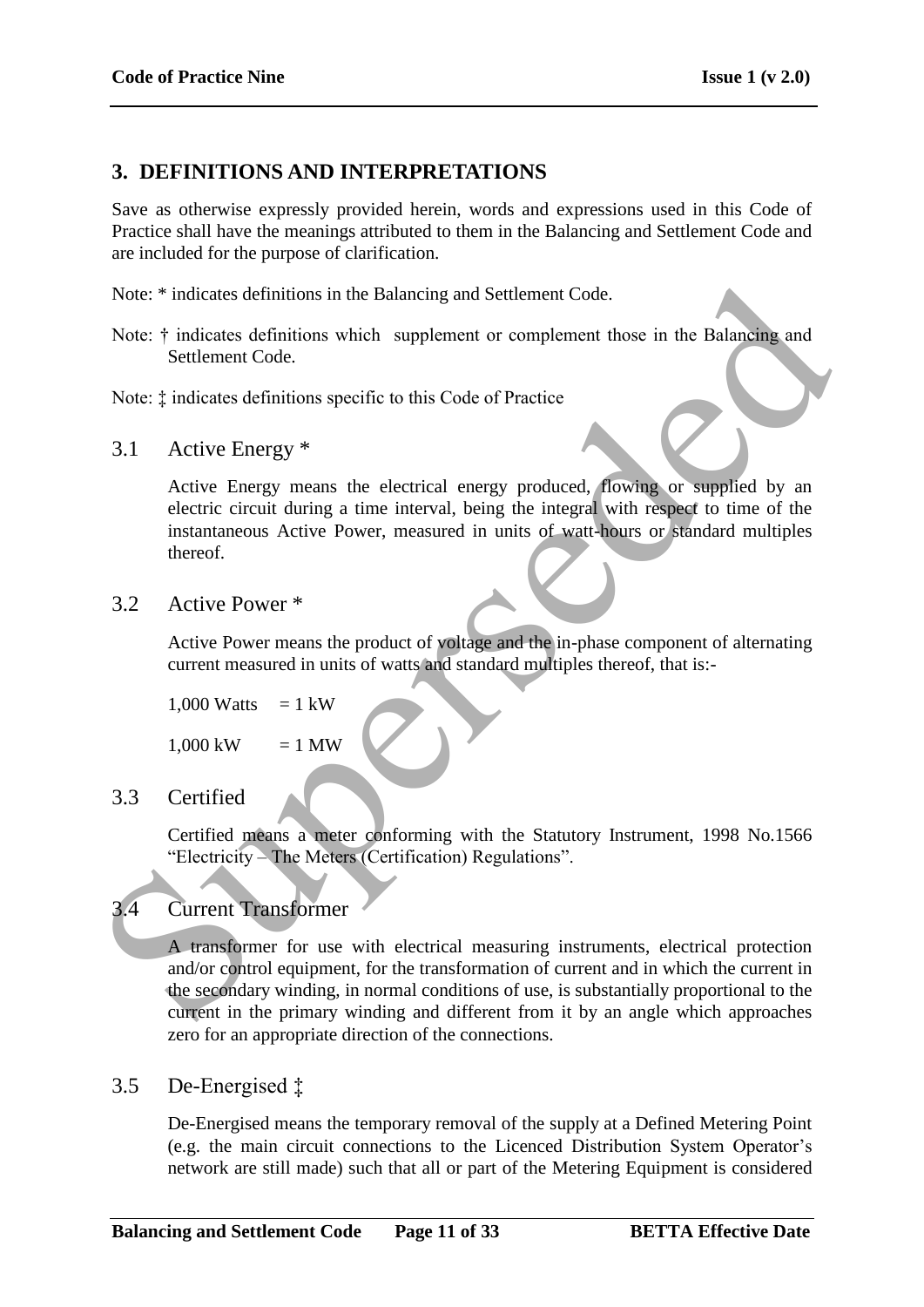to be temporarily "inactive" for the purposes of Settlement. e.g. unoccupied premises where the incoming switchgear has been opened or the cut-out fuse(s) removed and any generation disconnected.

3.6 Defined Metering Point ‡

Defined Metering Point means the physical location at which the overall accuracy requirements as stated in this Code of Practice are to be met. The Defined Metering Points are identified in section 8.

- 3.7 Distribution System \*
	- (i) any Public Distribution System; and

(ii) any other distribution system in Great Britain for which the condition is satisfied that all entry/exit points are subject to registration in SMRS pursuant to the provisions of the MRA; where: Defined Metering Point means the physical location at which the overall accuracy<br>requirements as stated in this Code of Practice are to be met. The Defined Metering<br>Points are identified in section 8.<br>3.7 Distribution Sys

(1) 'distribution system' has the meaning given or to be given to that term in section 4(4) of the Act, following amendment of the Act by section 28 of the Utilities Act 2000;

(2) 'entry/exit point' means a point at which electricity may flow on to or off such distribution system other than from or to the Transmission System or another such system or a Public Distribution System;

## 3.8 electricity \*

electricity means Active Energy and Reactive Energy.

## 3.9 Export †

Export means, for the purpose of this Code of Practice, a net Active Energy flow towards the Transmission System. (i.e. At a Customer's premises, a power flow away from the Customer's installation.)

# 3.10 Import †

Import means, for the purposes of this Code of Practice, a net Active Energy flow away from the Transmission System. (i.e. At a Customer's premises, a power flow towards the Customer"s installation.)

## 3.11 Isolating Switch

means a switch located between a Meter and customer"s fuse box and providing a means of isolating the electricity supply to the customer"s fuse box and which may be operated by the customer or their electrical contractor.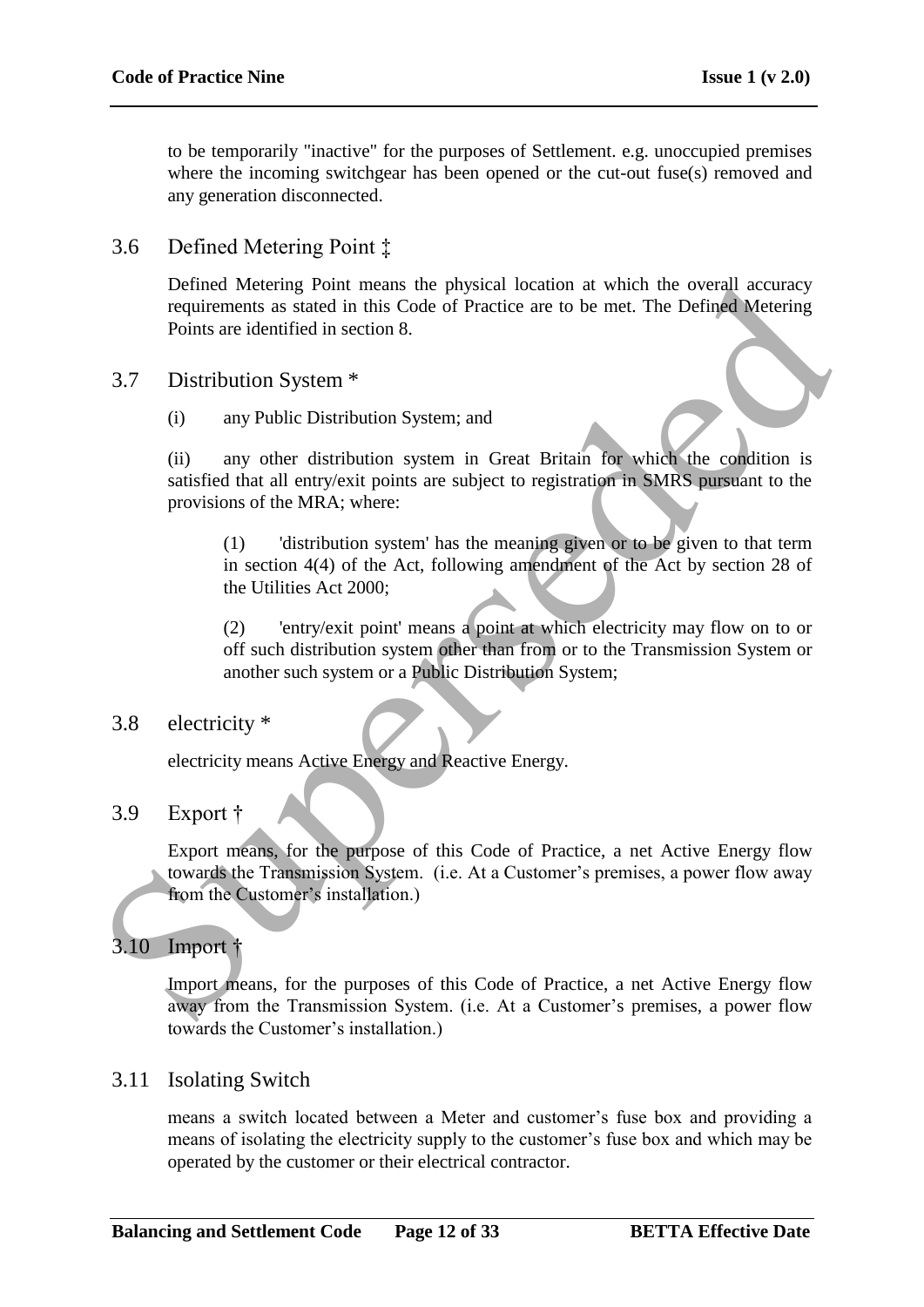## 3.12 Meter \*

Meter means a device for measuring Active Energy and/or Reactive Energy.

# 3.13 Metering Equipment ‡

Metering Equipment means Meters, Telemeters, Timeswitches, Radio Teleswitches, Isolating Switches, connector blocks, test terminal blocks, measurement transformers (voltage, current or combination units), metering protection equipment including alarms, circuitry, associated Communications Equipment and Outstation and wiring. Netting Equipment means versets, telemeters, unestwetters, kaota relevantes<br>
Isolating Switches, connector blocks, test terminal blocks, measurement remationments<br>
(voltage, current or combination units), metering protecti

## 3.14 Meter Register ‡

Meter Register means a device, associated with a Meter, from which it is possible to obtain a reading of the amount of Active Energy that has been supplied by a circuit.

## 3.15 Radio Teleswitch

means a timing device for tariff and/or load control purposes, utilising a time base derived from, and maintained by, a radio signal in accordance with specification BS 7647 (1993).

## 3.16 Registrant \*

Registrant means in relation to a Metering System, the person for the time being registered in CMRS or (as the case may be) SMRS in respect of that Metering System pursuant to Section K of the Balancing and Settlement Code.

## 3.17 SVA Customer \*

means a person to whom electrical power is provided, whether or not that person is the provider of that electrical power; and where that electrical power is measured by a SVA Metering System.

## 3.18 Telemeter

means a combined Meter and Radio Teleswitch.

## 3.19 Timeswitch

means a timing device for tariff and/or load control purposes, utilising a time base derived from either mains frequency or an internal crystal controlled clock.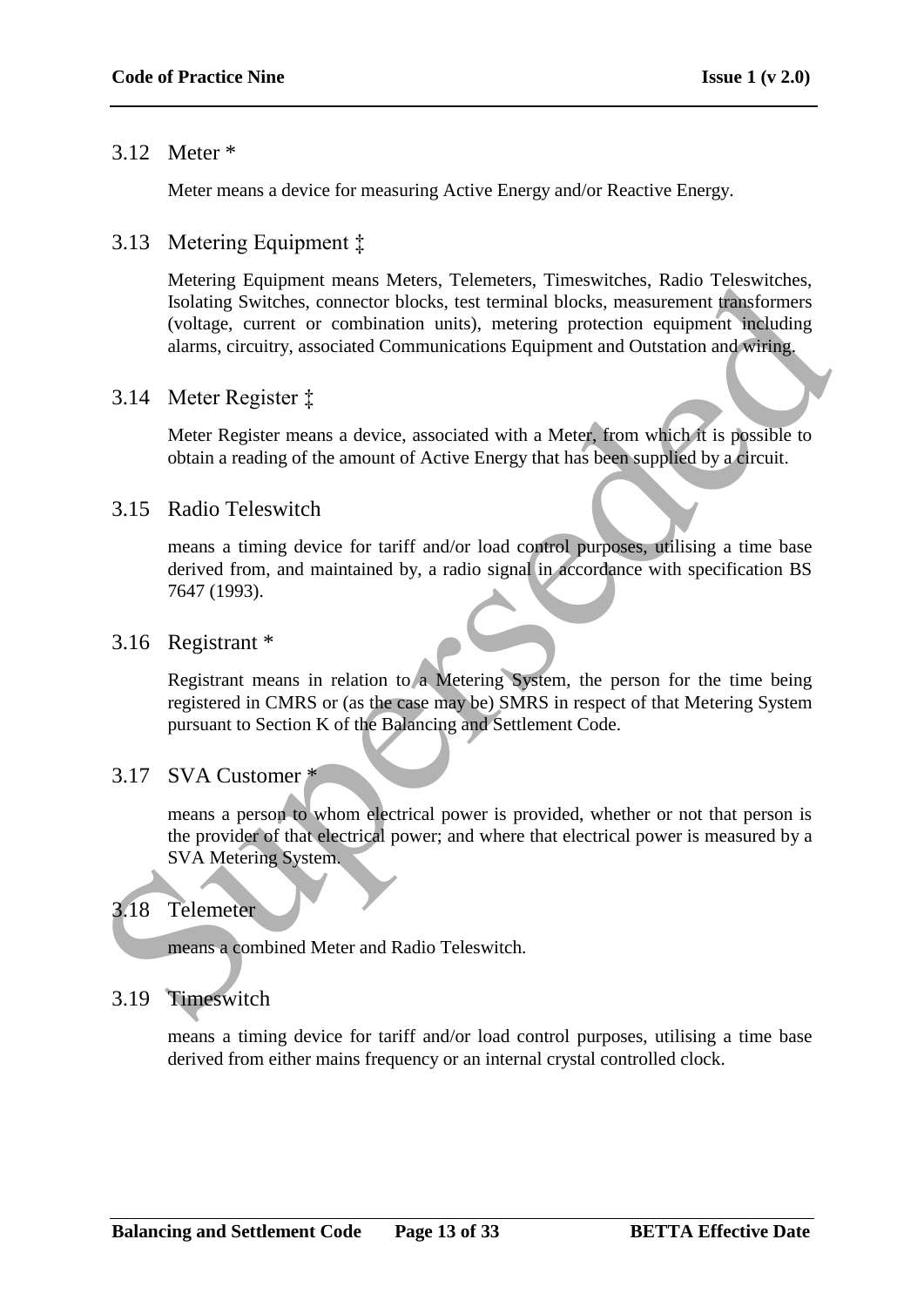## **4. MEASUREMENT CRITERIA – WHOLE CURRENT METERS**

## 4.1 Measured Quantities

See section 6.1.1 for a description of the acronyms M1 and M2.

#### 4.1.1 Measured Quantities

- (i) Import Active Energy (M1) in kWh.
- (ii) Export Active Energy (M2) in kWh.

- 4.2 Accuracy Requirements
- 4.2.1 Type Test Requirements

| (i) | Meter Accuracy |
|-----|----------------|
|     |                |

| 4.1.1 |                                                                                     | <b>Measured Quantities</b>                                                                                                                            |                                  |                 |  |  |
|-------|-------------------------------------------------------------------------------------|-------------------------------------------------------------------------------------------------------------------------------------------------------|----------------------------------|-----------------|--|--|
|       | (i)                                                                                 | Import Active Energy (M1) in kWh.                                                                                                                     |                                  |                 |  |  |
|       | (ii)                                                                                | Export Active Energy (M2) in kWh.                                                                                                                     |                                  |                 |  |  |
|       | Registers shall be provided in accordance with clause 6.3.1.                        |                                                                                                                                                       |                                  |                 |  |  |
| 4.2   |                                                                                     | <b>Accuracy Requirements</b>                                                                                                                          |                                  |                 |  |  |
| 4.2.1 |                                                                                     | <b>Type Test Requirements</b>                                                                                                                         |                                  |                 |  |  |
|       |                                                                                     | Meters shall be type tested in accordance with 4.2.6 and satisfy the requirements of<br>BS 7951:2000 or BS EN 62053:2003 as appropriate. <sup>2</sup> |                                  |                 |  |  |
| 4.2.2 | <b>Import Active Energy Accuracy Requirements (M1)</b>                              |                                                                                                                                                       |                                  |                 |  |  |
|       | (i)                                                                                 | Meter Accuracy                                                                                                                                        |                                  |                 |  |  |
|       |                                                                                     | <b>CONDITION</b>                                                                                                                                      | <b>LIMIT OF ERRORS AT STATED</b> |                 |  |  |
|       |                                                                                     |                                                                                                                                                       | <b>SYSTEM POWER FACTOR</b>       |                 |  |  |
|       |                                                                                     | Current                                                                                                                                               | <b>Power Factor</b>              | Limits of Error |  |  |
|       | 100% $I_{\text{max}}$ <sup>*</sup> to 10% $I_b$ inclusive<br>$\mathbf{1}$<br>± 2.0% |                                                                                                                                                       |                                  |                 |  |  |
|       |                                                                                     | * I <sub>max</sub> shall be rated at 80 amps or greater.                                                                                              |                                  |                 |  |  |

 $2^{2}$  For the purpose of separate Export Meters the LDSO system is to be regarded as the load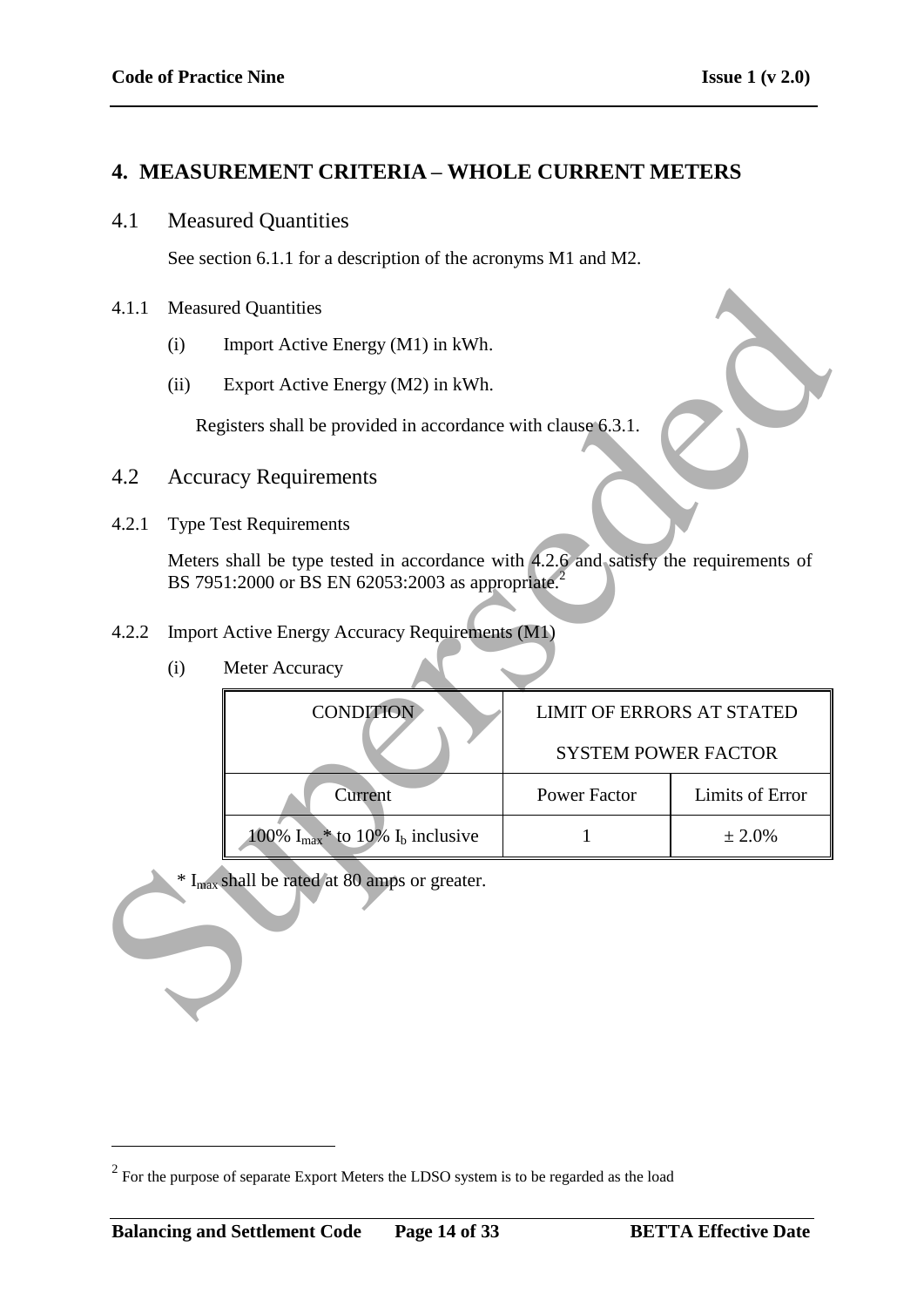# 4.2.3 Export Active Energy Accuracy Requirements (M2)<sup>3</sup>

(i) Meter Accuracy

|                                          | <b>CONDITION</b>                                                                                                                                                                                                                                            | <b>LIMIT OF ERRORS AT STATED</b> |                        |  |
|------------------------------------------|-------------------------------------------------------------------------------------------------------------------------------------------------------------------------------------------------------------------------------------------------------------|----------------------------------|------------------------|--|
|                                          |                                                                                                                                                                                                                                                             | <b>SYSTEM POWER FACTOR</b>       |                        |  |
|                                          | Current                                                                                                                                                                                                                                                     | <b>Power Factor</b>              | <b>Limits of Error</b> |  |
|                                          | 100% $I_{max}$ * to 10% $I_b$ inclusive                                                                                                                                                                                                                     | $\mathbf{1}$                     | ± 2.0%                 |  |
|                                          | * I <sub>max</sub> shall be rated at 80 amps or greater.                                                                                                                                                                                                    |                                  |                        |  |
| 4.2.4<br>Calibration                     |                                                                                                                                                                                                                                                             |                                  |                        |  |
| $3(2)(c)$ .                              | Meters shall be calibrated to the limits of error prescribed in the Statutory Instrument<br>1998 No.1566; 'Electricity – The Meters (Certification) Regulations 1998', clause                                                                               |                                  |                        |  |
| 4.2.5                                    | In-service Accuracy limits                                                                                                                                                                                                                                  |                                  |                        |  |
|                                          | The overall accuracy of the energy measurements at, or referred to, the Defined<br>Metering Point shall at all times be within the limits of error for in-service accuracy.                                                                                 |                                  |                        |  |
|                                          | The overall in-service accuracy limits are $+2.5\%$ to $-3.5\%$ at any load at which the<br>Metering Equipment is designed to operate.                                                                                                                      |                                  |                        |  |
| 4.2.6                                    | Type approval                                                                                                                                                                                                                                               |                                  |                        |  |
|                                          | Meters shall have been tested and received type approval in accordance with the<br>Statutory Instrument 1998 No.1565; 'The Meters (Approval of Pattern or Construction<br>and Manner of Installation) Regulations 1998, to a standard not less than Class 2 |                                  |                        |  |
| applicable at the time of type approval. |                                                                                                                                                                                                                                                             |                                  |                        |  |

## 4.2.6 Type approval

<sup>&</sup>lt;sup>3</sup> With balanced loads for polyphase meters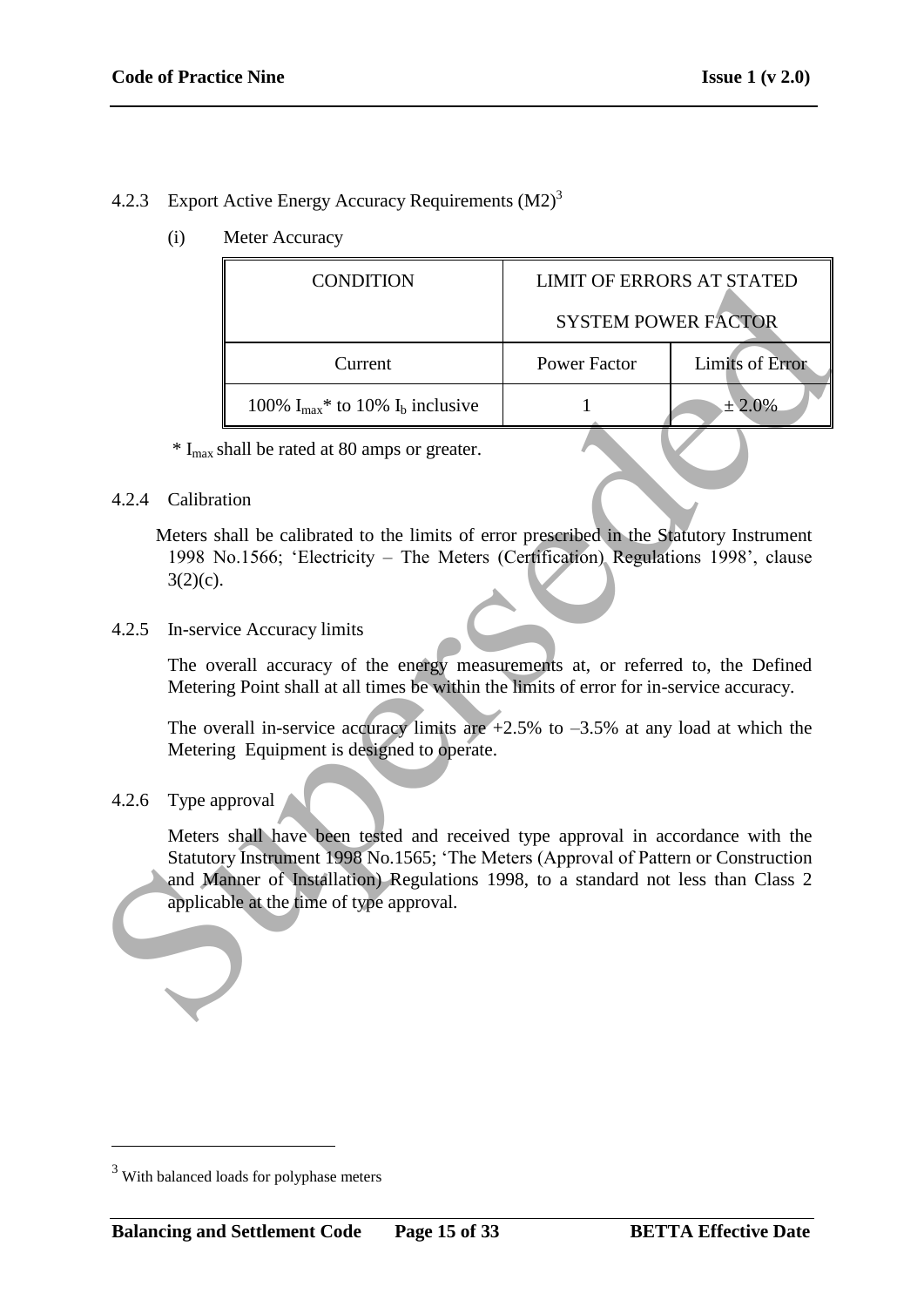# **5. MEASUREMENT CRITERIA – CURRENT TRANSFORMER OPERATED METERS**

## 5.1 Measured Quantities

See section 6.1.1 for a description of the acronyms M1 and M2.

- 5.1.1 Measured Quantities
	- (i) Import Active Energy (M1) in kWh.
	- (ii) Export Active Energy (M2) in kWh.
- 5.2 Accuracy Requirements
- 5.2.1 Type Test Requirements

- 5.2.2 Import Active Energy Accuracy Requirements (M1)<sup>5</sup>
	- (i) Meter Accuracy

|       | See section 6.1.1 for a description of the acronyms M1 and M2. |                                                                                                                                                      |                                  |                        |  |
|-------|----------------------------------------------------------------|------------------------------------------------------------------------------------------------------------------------------------------------------|----------------------------------|------------------------|--|
| 5.1.1 |                                                                | <b>Measured Quantities</b>                                                                                                                           |                                  |                        |  |
|       | (i)                                                            | Import Active Energy (M1) in kWh.                                                                                                                    |                                  |                        |  |
|       | (ii)                                                           | Export Active Energy (M2) in kWh.                                                                                                                    |                                  |                        |  |
|       |                                                                | 5.2 Accuracy Requirements                                                                                                                            |                                  |                        |  |
| 5.2.1 |                                                                | <b>Type Test Requirements</b>                                                                                                                        |                                  |                        |  |
|       |                                                                | Meters shall be type tested in accordance with 4.2.6and satisfy the requirements of BS<br>7951:2000 or BS EN 62053:2003 as appropriate. <sup>4</sup> |                                  |                        |  |
| 5.2.2 |                                                                | Import Active Energy Accuracy Requirements (M1) <sup>5</sup>                                                                                         |                                  |                        |  |
|       | (i)                                                            | Meter Accuracy                                                                                                                                       |                                  |                        |  |
|       |                                                                | <b>CONDITION</b>                                                                                                                                     | <b>LIMIT OF ERRORS AT STATED</b> |                        |  |
|       |                                                                |                                                                                                                                                      | <b>SYSTEM POWER FACTOR</b>       |                        |  |
|       |                                                                | Current                                                                                                                                              | <b>Power Factor</b>              | <b>Limits of Error</b> |  |
|       |                                                                | 100% $I_{\text{max}}$ to 5% $I_n$ inclusive                                                                                                          | $\mathbf{1}$                     | ± 2.0%                 |  |
|       |                                                                |                                                                                                                                                      |                                  |                        |  |

 $4$  For the purpose of separate Export Meters the LDSO system is to be regarded as the load

<sup>5</sup> With balanced loads for polyphase meters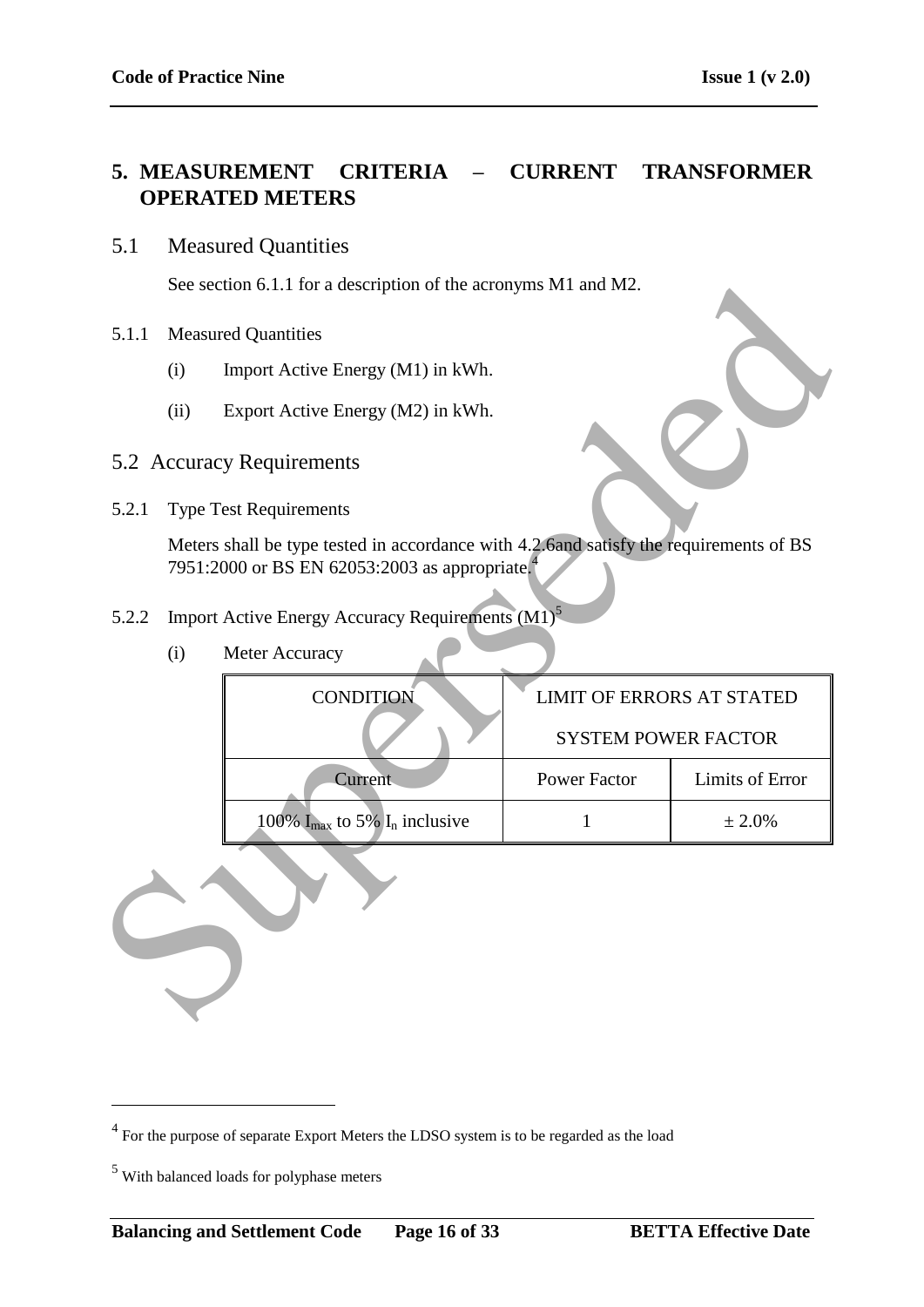## 5.2.3 Export Active Energy Accuracy Requirements (M2)

(i) Meter Accuracy

| <b>CONDITION</b>                                     | <b>LIMIT OF ERRORS AT STATED</b>                                                                                                   |                                                                                                                                                                                                                                                                                                                                                                                                                                                                                                                                                                                                                                                                                                                                                                                                                                                                                                                                                                                                                                                                                                            |
|------------------------------------------------------|------------------------------------------------------------------------------------------------------------------------------------|------------------------------------------------------------------------------------------------------------------------------------------------------------------------------------------------------------------------------------------------------------------------------------------------------------------------------------------------------------------------------------------------------------------------------------------------------------------------------------------------------------------------------------------------------------------------------------------------------------------------------------------------------------------------------------------------------------------------------------------------------------------------------------------------------------------------------------------------------------------------------------------------------------------------------------------------------------------------------------------------------------------------------------------------------------------------------------------------------------|
|                                                      | <b>SYSTEM POWER FACTOR</b>                                                                                                         |                                                                                                                                                                                                                                                                                                                                                                                                                                                                                                                                                                                                                                                                                                                                                                                                                                                                                                                                                                                                                                                                                                            |
| Current                                              | <b>Power Factor</b>                                                                                                                | <b>Limits of Error</b>                                                                                                                                                                                                                                                                                                                                                                                                                                                                                                                                                                                                                                                                                                                                                                                                                                                                                                                                                                                                                                                                                     |
| 100% $I_{\text{max}}$ to 5% $I_{\text{n}}$ inclusive | 1                                                                                                                                  | ± 2.0%                                                                                                                                                                                                                                                                                                                                                                                                                                                                                                                                                                                                                                                                                                                                                                                                                                                                                                                                                                                                                                                                                                     |
|                                                      |                                                                                                                                    |                                                                                                                                                                                                                                                                                                                                                                                                                                                                                                                                                                                                                                                                                                                                                                                                                                                                                                                                                                                                                                                                                                            |
|                                                      |                                                                                                                                    |                                                                                                                                                                                                                                                                                                                                                                                                                                                                                                                                                                                                                                                                                                                                                                                                                                                                                                                                                                                                                                                                                                            |
|                                                      |                                                                                                                                    |                                                                                                                                                                                                                                                                                                                                                                                                                                                                                                                                                                                                                                                                                                                                                                                                                                                                                                                                                                                                                                                                                                            |
|                                                      |                                                                                                                                    |                                                                                                                                                                                                                                                                                                                                                                                                                                                                                                                                                                                                                                                                                                                                                                                                                                                                                                                                                                                                                                                                                                            |
|                                                      |                                                                                                                                    |                                                                                                                                                                                                                                                                                                                                                                                                                                                                                                                                                                                                                                                                                                                                                                                                                                                                                                                                                                                                                                                                                                            |
|                                                      |                                                                                                                                    |                                                                                                                                                                                                                                                                                                                                                                                                                                                                                                                                                                                                                                                                                                                                                                                                                                                                                                                                                                                                                                                                                                            |
|                                                      |                                                                                                                                    |                                                                                                                                                                                                                                                                                                                                                                                                                                                                                                                                                                                                                                                                                                                                                                                                                                                                                                                                                                                                                                                                                                            |
|                                                      |                                                                                                                                    |                                                                                                                                                                                                                                                                                                                                                                                                                                                                                                                                                                                                                                                                                                                                                                                                                                                                                                                                                                                                                                                                                                            |
|                                                      |                                                                                                                                    |                                                                                                                                                                                                                                                                                                                                                                                                                                                                                                                                                                                                                                                                                                                                                                                                                                                                                                                                                                                                                                                                                                            |
|                                                      | Calibration<br>In-service Accuracy limits<br>Meter Equipment is designed to operate.<br>shall not be fused.<br>breaking of a seal. | Meters shall be calibrated to the limits of error prescribed in Statutory Instrument 1998<br>No.1566; 'Electricity – The Meters (Certification) Regulations 1998', clause 7(2).<br>The overall accuracy of the energy measurements at, or referred to, the Defined<br>Metering Point shall at all times be within the limits of error for in-service accuracy.<br>The overall in-service accuracy limits are $+2.5\%$ to $-3.5\%$ at any load at which the<br>Voltage supply for Current Transformer operated Meters<br>A separately fused voltage supply shall be provided between the cut-out and the<br>Current Transformer operated Meter. Where the Meters for M1 and M2 are separate,<br>then only a single secondary fuse (2 or 6 amp) shall be fitted per phase to serve both<br>Meters. No burden other than Metering Equipment shall be connected to the fused<br>side of the voltage supply. The neutral conductor of the voltage supply to the Meter<br>Access to voltage supply and Meter terminals<br>Access to the voltage supply fuse(s) and Meter terminals shall only be possible by the |

#### 5.2.4 Calibration

5.2.8 Current Transformers installed on new and existing circuits

Where circuits other than those newly installed, are to be metered to this Code of Practice and where the installed Current Transformers do not comply with the Class accuracies specified in clause 6.2, then such Current Transformers may be used providing the following requirements and those in clause 5.2.5 are met and that where subsequently an alteration to the Metering Equipment is carried out, new Current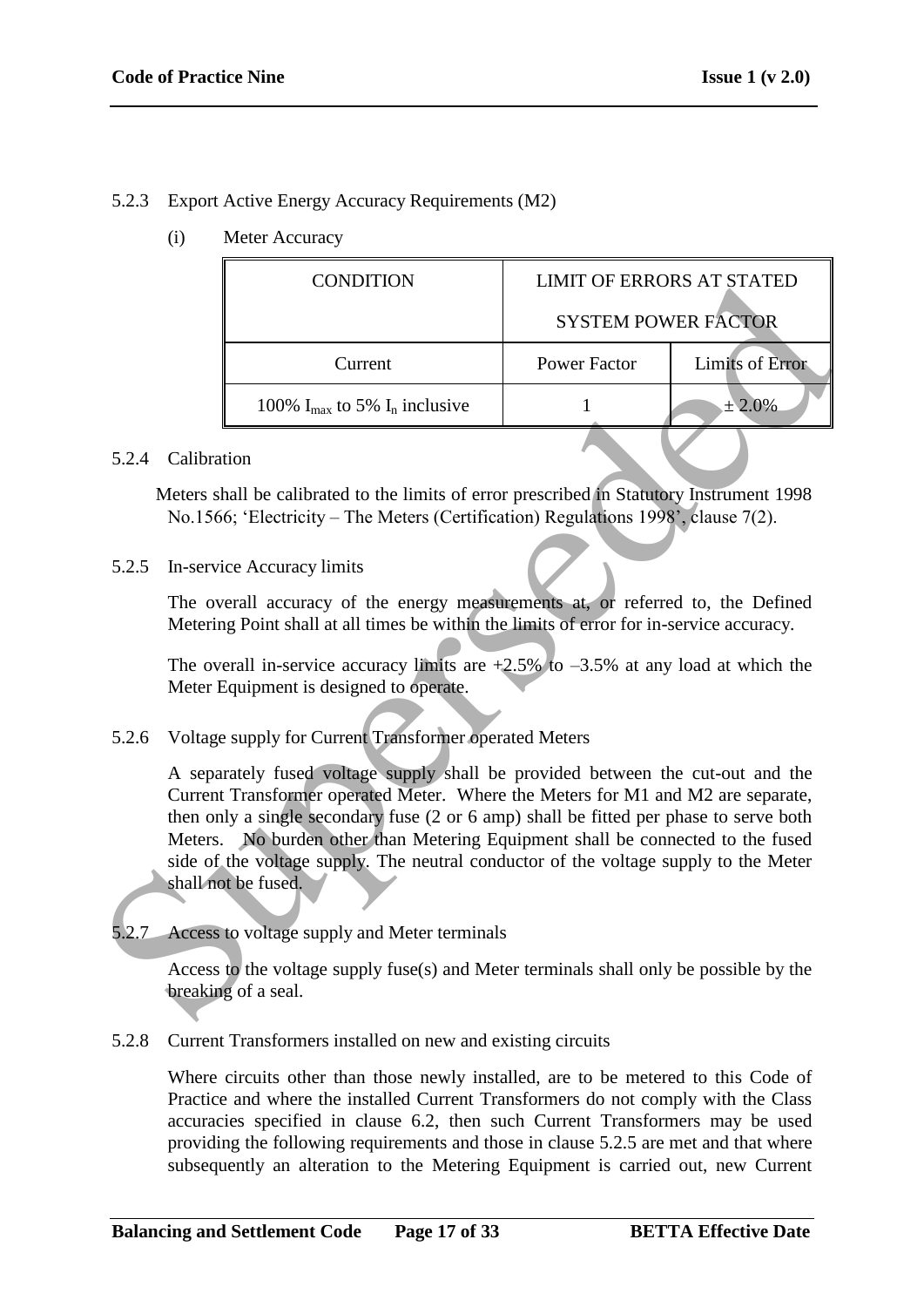Transformer(s) shall be provided to meet the accuracy requirements specified in clause 6.2 below.

#### 5.2.9 Access to Current Transformers

Access to both the primary and secondary sides of Current Transformers shall only be possible by the breaking of a seal. Where "open ring" Current Transformers are used, measures shall be taken to prevent unauthorised access to the central aperture, such that no additional conductors may be passed through the aperture without the breaking of a seal.

#### 5.2.10 Type approval

Meters shall have been tested and received type approval in accordance with the Statutory Instrument 1998 No.1565; "The Meters (Approval of Pattern or Construction and Manner of Installation) Regulations 1998, to a standard not less than Class 2 applicable at the time of type approval. possible by the breaking of a seal. Were "open ring Current transformes are used,<br>measures hall be taken to prevent transformed access to the central appener, such<br>that no additional conductors may be passed through the ap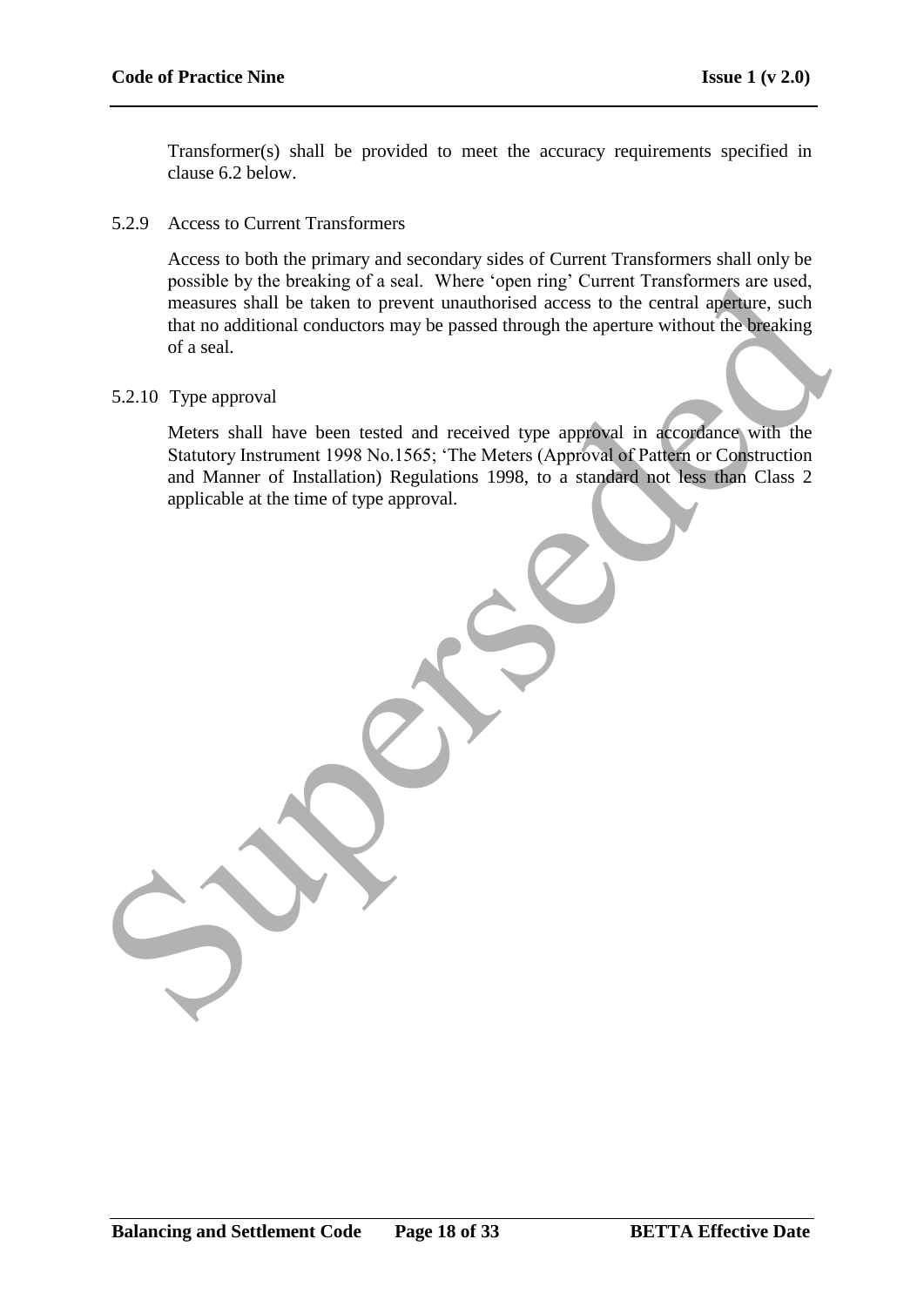# **6. METERING EQUIPMENT CRITERIA**

Metering Equipment shall be accommodated in a clean and dry environment.

For each circuit, other than one which is de-energised, the voltage supply to any Meters and Displays shall be connected such that it is normally energised to facilitate reading of the Meter Register(s).

#### 6.1 Meters

The Meters may be either static or induction disc types.

No register shall be permitted to decrement in the event of energy flow in an opposing direction.

For each circuit, Import Active Energy Meters (M1) shall be supplied which shall meet the requirements of BS 7856 and either BS EN 61036 Class 2 or BS EN 60521 Class 2 or BS 7951:2000.

Import Active Energy Meters (M1) provided for the metering of supplies to Customers shall be in accordance with Schedule 7 of the Electricity Act 1989.

For each circuit, Export Active Energy Meters (M2) shall be supplied which shall meet the requirements of BS 7856 and either BS EN 61036 Class 2 or BS EN 60521 Class 2 or BS 7951:2000.

Import and Export Active Energy Meters (M1 and M2) shall be configured such that the number of measuring elements is equal to or one less than the number of primary system conductors. These include the neutral conductor, and/or the earth conductor where system configurations enable the flow of zero sequence energy. The Meter and any Current Transformers shall be of a rating appropriate to the installation. Meter Register(s).<br>
6.1 Meters<br>
The Meters may be either static or induction disc types.<br>
No register shall be permitted to decrement in the event of energy flow in an opposing<br>
direction.<br>
For each circuit, Import Active

Where separate Meters are installed for Import and Export they shall be clearly identified and labelled accordingly.

Where the Import Active Energy Meter (M1) is a polyphase Meter the meter used for Export shall also be polyphase so that the net energy is measured in both cases.

## 6.1.1 Metering configuration

Throughout this Code of Practice the Measurement Quantities have been identified by the simple acronyms M1 and M2.

M1 may be regarded as the measuring element(s) from which the Import Active Energy is derived and calculated.

M2 may be regarded as the measuring element(s) from which the Export Active Energy is derived and calculated.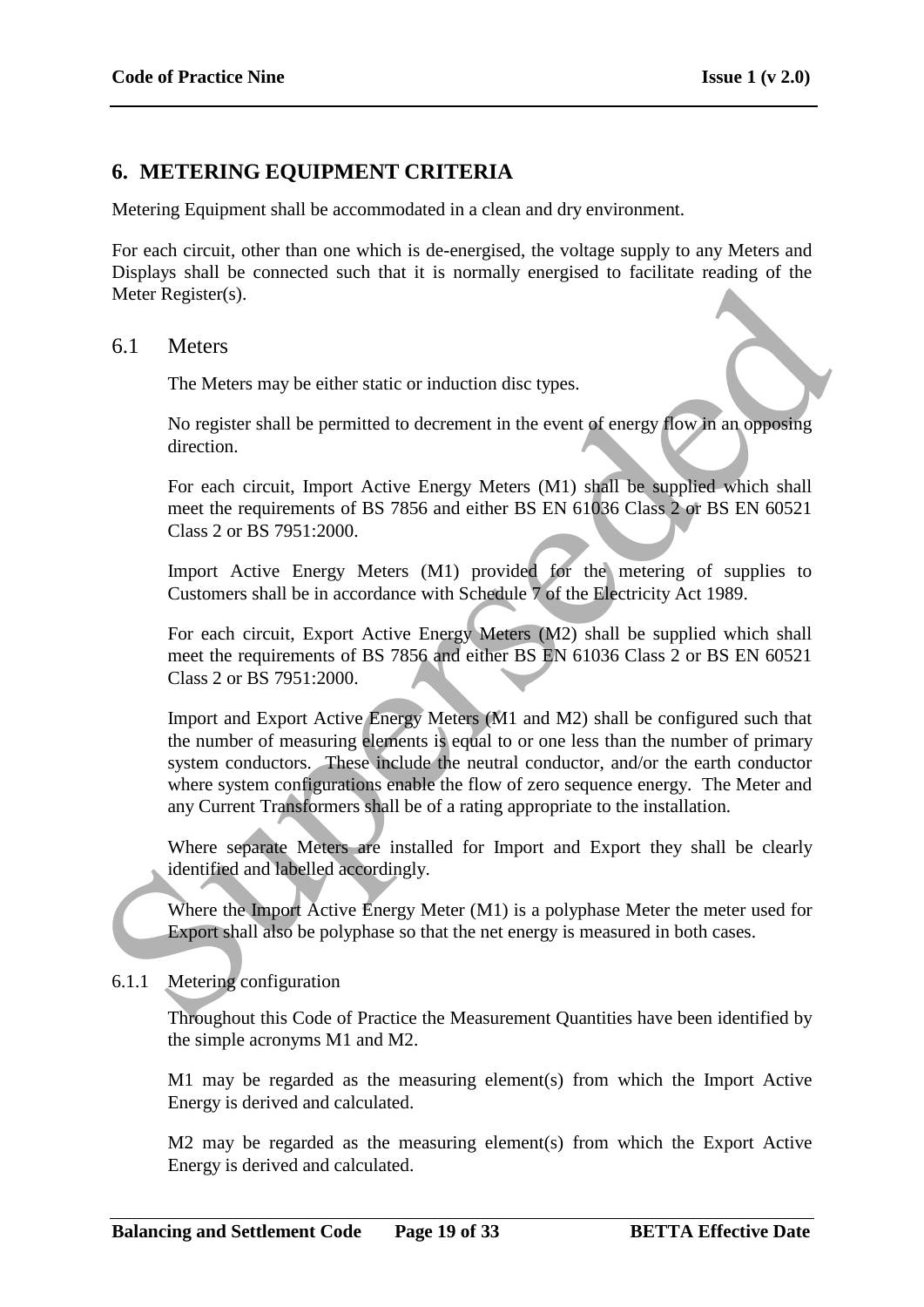In practice M1 and M2 may be the same measuring element(s), but recording power flows in opposite directions.

Schematic diagram of a combined Import and Export Meter – Whole Current



6.2 Current Transformers

The term "Current Transformer" used in Section 5 does not preclude the use of other measuring techniques with a performance equal to that specified for such measurement transformers.

For each circuit where a Current Transformer is used, it shall meet the requirements set out below.

Where required, one set of Current Transformers to BS EN 60044-1:1999 with a minimum standard of accuracy to Class 0.5 shall be provided per circuit. Preferably the Current Transformers shall be dedicated for Settlement purposes, but the Current Transformers may be used for other purposes provided the overall accuracy requirements in clause 5.2.4 are met.

The total burden on each Current Transformer shall not exceed the rated burden of such Current Transformer.

The orientation of the Current Transformers shall be such that the P1 face is towards the Distribution Network.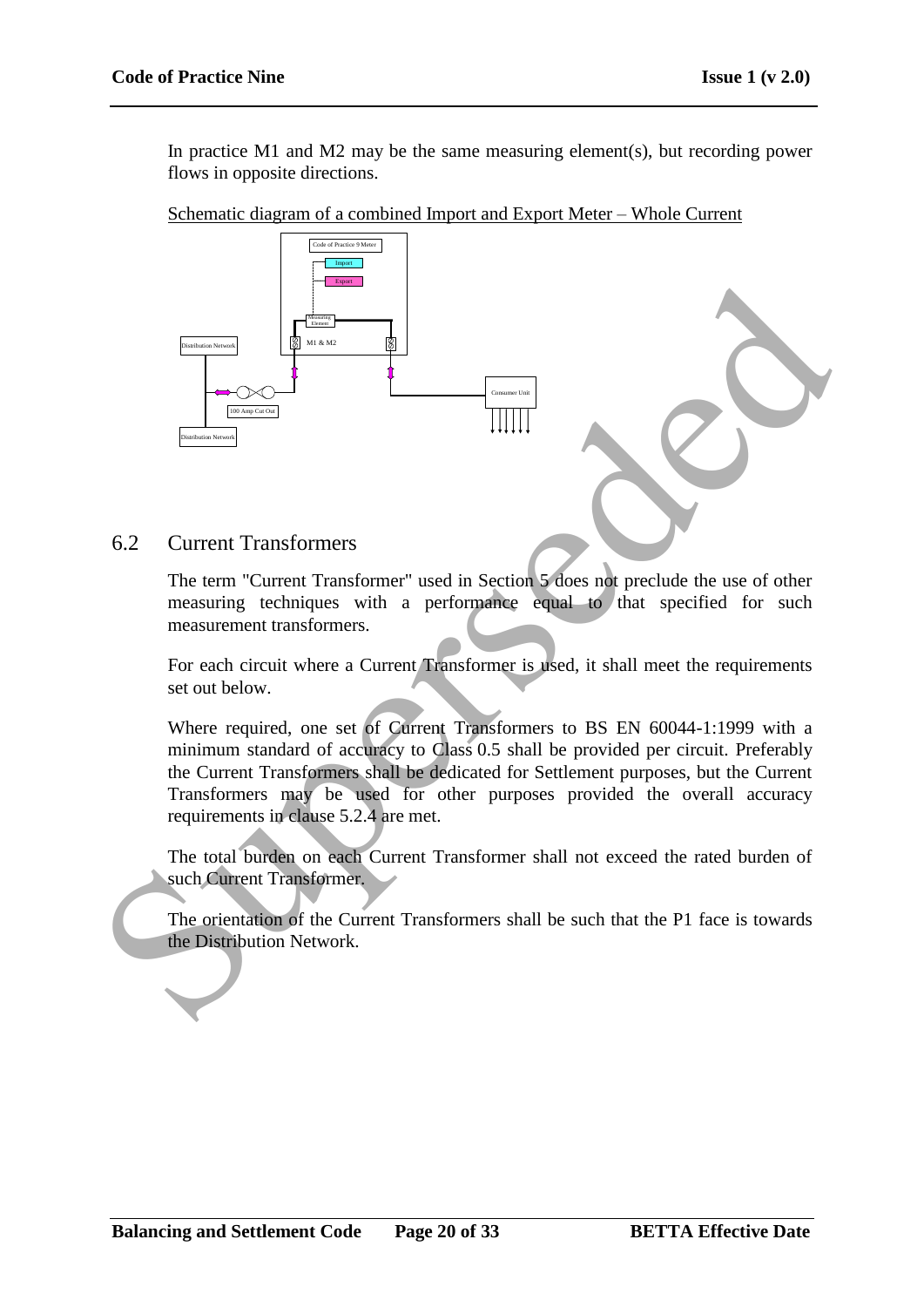## 6.3 Registers, Displays and Facilities

Either of the two methods for meeting the requirements of this Code of Practice may be employed, as indicated in clause 6.3.1 below.

#### 6.3.1 Meters and Telemeters

- (a) Import and Export rate registers for a combined Import and Export Meter shall be provided for:
	- (i) the total Import Active Energy and the total Export Active Energy measured by that Meter/Telemeter; and
	- (ii) each rate measured by a multi-rate Import and Export Active Energy Meter/Telemeter. The sum of such multi-rate registers shall be equal<sup>6</sup> to the total Import and Export Active Energy measured by that Meter/Telemeter.

Note: Where more than one rate register is employed per Energy flow, a total register need not be provided for that Energy flow.

(b) Import and Export rate registers for separate Import and Export Meters shall be provided and sum of all rate register advances shall be equal<sup>7</sup> to the total Import and total Export Active Energy measured by that Meter/Telemeter. 6.3.1 Meters and Telemeters<br>
(a) Import and Export rate registers for a <u>combined</u> Import and Export Meter shall be<br>
provided for:<br>
(i) the total Import Active Energy and the total Export Active Energy measured<br>
(ii) see h

#### 6.3.2 Displays

1

The Metering Equipment shall display the Import and Export Active Energy in kWh for each register utilised on the Meter (not necessarily simultaneously).

All currently active registers shall be identifiable. All other registers utilised by the applicable tariff shall be displayed.

Each register shall be clearly identified by a two digit ID in accordance with the Table below. Where a Meter does not provide a two digit ID an indication showing its conversion to the following Table shall be affixed to the Meter.

<sup>&</sup>lt;sup>6</sup> Allowance shall be made for fractions of kWh measured by each register, not being included in the total Import or Export Active Energy calculation.

 $<sup>7</sup>$  Allowance shall be made for fractions of kWh measured by each register, not being included in the total Import</sup> or Export Active Energy calculation.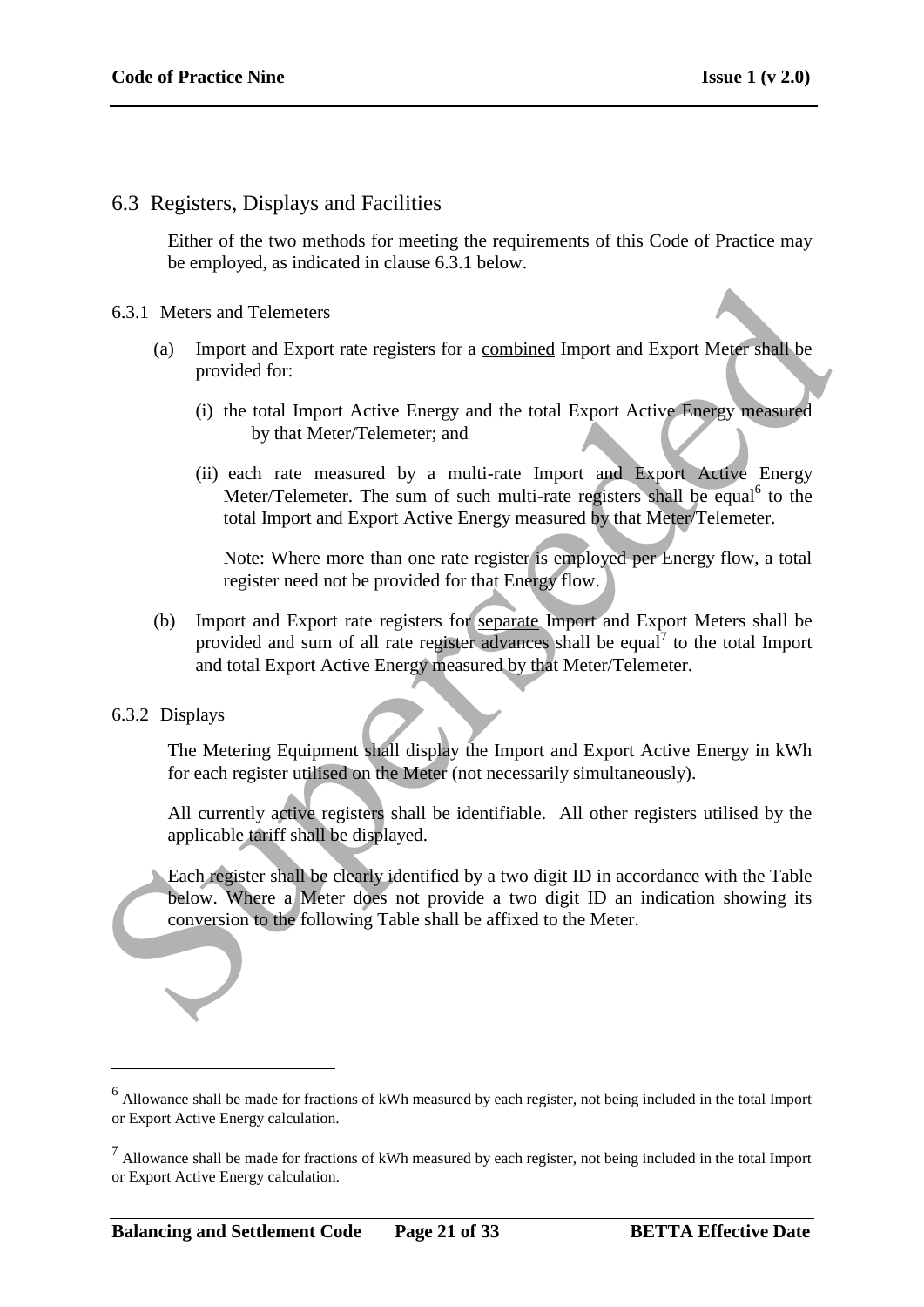Display Register Function and Rate Identifiers

**Block allocation** 

| <b>Register ID</b><br><b>Blocks</b> | <b>Function</b>                                  |
|-------------------------------------|--------------------------------------------------|
| 00 to $098$                         | Date, Time, Serial Number<br>and other functions |
| 10 to 19                            | Electricity (Import)                             |
| 20 to 29                            | Electricity (Export)                             |
| 30 to 39                            | Future use                                       |
| 40 to 49                            | Future use                                       |
| 50 to 59                            | Future use                                       |
| 60 to 69                            | Future use                                       |
| 70 to 79                            | Future use                                       |
| 80 to 89                            | Future use                                       |
| 90 to 99                            | Future use                                       |

| $00$ to $09^{\circ}$ | Date, Time, Serial Number<br>and other functions |                                                                    |
|----------------------|--------------------------------------------------|--------------------------------------------------------------------|
| 10 to 19             | Electricity (Import)                             |                                                                    |
| 20 to 29             | Electricity (Export)                             |                                                                    |
| 30 to 39             | Future use                                       |                                                                    |
| 40 to 49             | Future use                                       |                                                                    |
| 50 to 59             | Future use                                       |                                                                    |
| 60 to 69             | Future use                                       |                                                                    |
| 70 to 79             | Future use                                       |                                                                    |
| 80 to 89             | Future use                                       |                                                                    |
| 90 to 99             | Future use                                       |                                                                    |
|                      | Rate Identifiers Block 00 to 09                  |                                                                    |
|                      |                                                  |                                                                    |
| <b>Register ID</b>   | <b>Function</b>                                  |                                                                    |
| $00\,$               | Serial Number <sup>8</sup>                       |                                                                    |
|                      |                                                  | Printed on Meter case and within any electronic data transmission. |
| 01 <sup>9</sup>      | Current date (dd-mm-yy)                          |                                                                    |
| 02 <sup>9</sup>      | Current time (hh:mm:ss) GMT                      |                                                                    |
| 03                   | Future use                                       |                                                                    |
| 04                   | Future use                                       |                                                                    |
| 05                   | Future use                                       |                                                                    |
| 06                   | Future use                                       |                                                                    |
| 07                   | Future use                                       |                                                                    |
| 08                   | Future use                                       |                                                                    |

<sup>&</sup>lt;sup>8</sup> Provision shall be made for a Serial Number length of 16 characters.

 $9^9$  Current Date and Time shall be displayed where appropriate.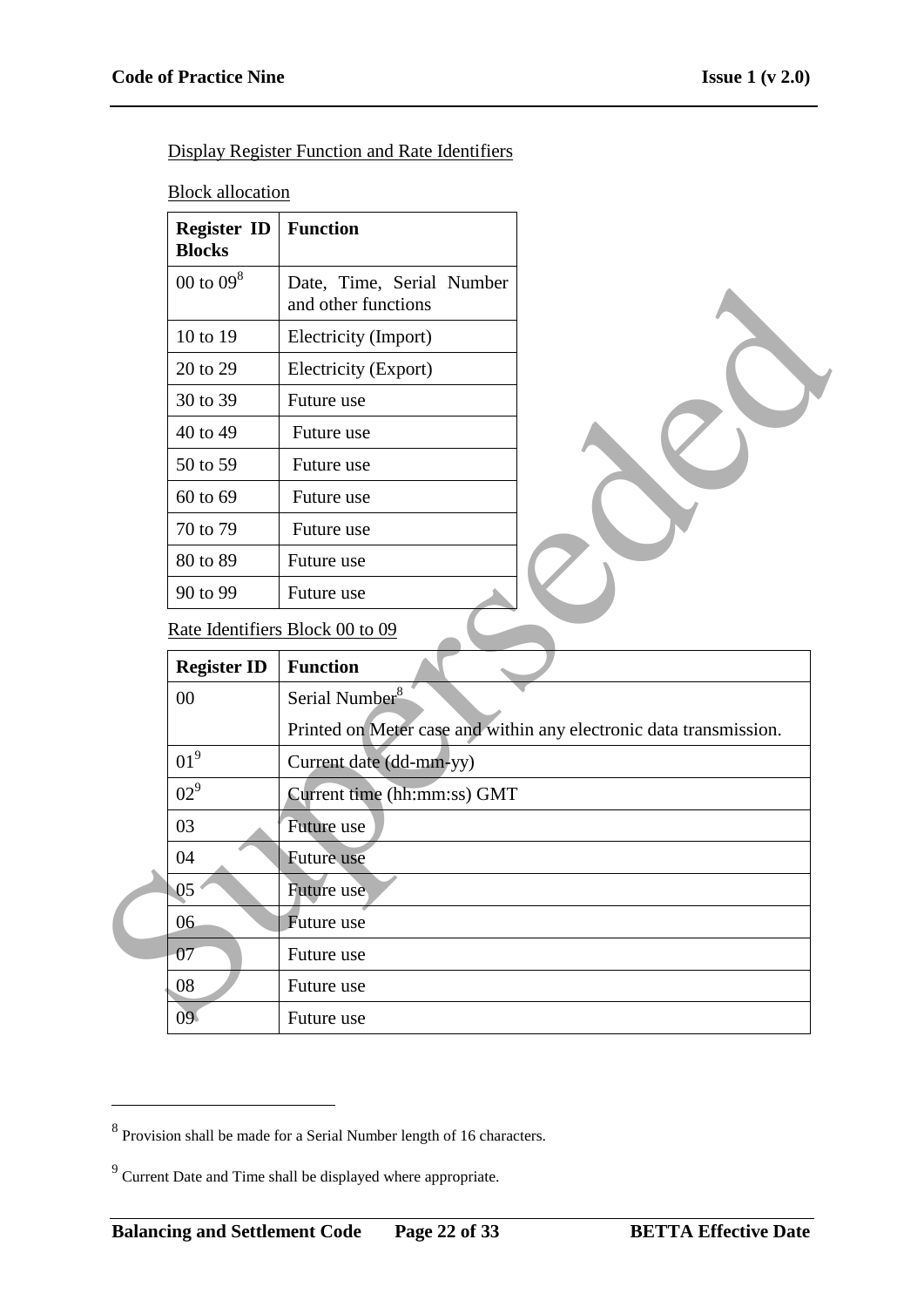| <b>Register ID</b> | <b>Function</b>              |
|--------------------|------------------------------|
| 10                 | <b>Total Import Register</b> |
| 11                 | Rate 1 Import Register       |
| 12                 | Rate 2 Import Register       |
| 13                 | Rate 3 Import Register       |
| 14                 | Rate 4 Import Register       |
| 15                 | Rate 5 Import Register       |
| 16                 | Rate 6 Import Register       |
| 17                 | Rate 7 Import Register       |
| 18                 | Rate 8 Import Register       |
| 19                 | Rate 9 Import Register       |

Rate Identifiers Block 10 to 19

#### Rate Identifiers Block 20 to 29

| 12                              | Rate 2 Import Register        |
|---------------------------------|-------------------------------|
| 13                              | Rate 3 Import Register        |
| 14                              | Rate 4 Import Register        |
| 15                              | Rate 5 Import Register        |
| 16                              | Rate 6 Import Register        |
| 17                              | Rate 7 Import Register        |
| 18                              | Rate 8 Import Register        |
| 19                              | Rate 9 Import Register        |
| Rate Identifiers Block 20 to 29 |                               |
|                                 |                               |
| <b>Register ID</b>              | <b>Function</b>               |
| 20                              | <b>Total Export Register</b>  |
| 21                              | Rate 1 Export Register        |
| 22                              | <b>Rate 2 Export Register</b> |
| 23                              | Rate 3 Export Register        |
| 24                              | Rate 4 Export Register        |
| 25                              | Rate 5 Export Register        |
| 26                              | Rate 6 Export Register        |
| 27                              | Rate/7 Export Register        |
| 28                              | <b>Rate 8 Export Register</b> |

## 6.3.3 Timeswitches and Internal Meter Time Clock

Timeswitches, where required, shall be installed and the time set to the time standard (GMT or BST) as required by the Supplier's tariff requirements.

Timeswitches and internal Meter time clocks, where required, shall be set as close as reasonably practical to the time standard required by the Supplier's tariff requirements.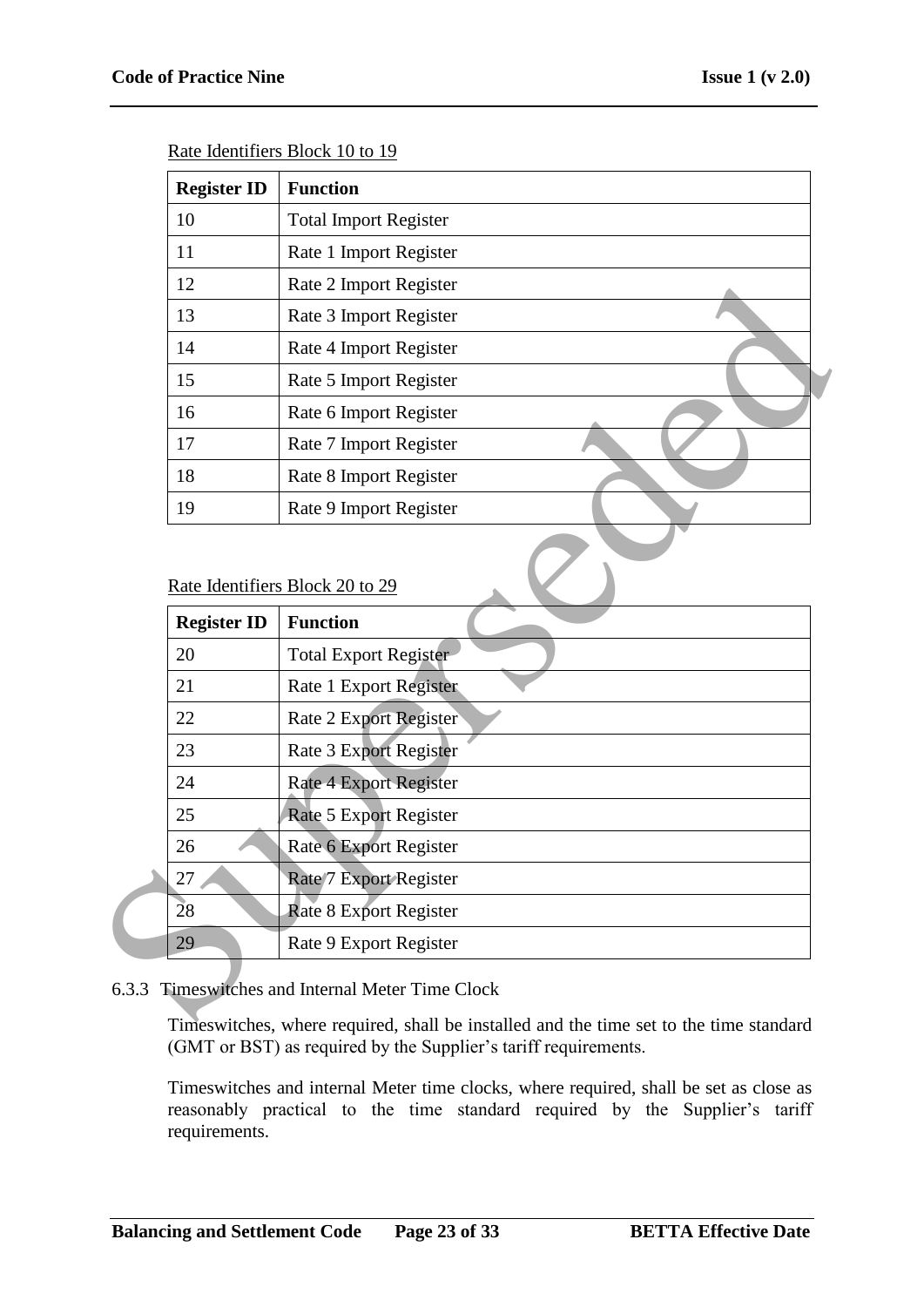The rate switching times for the Import registers shall be capable of independent control of the rate switching times for the Export registers.

6.3.4 Teleswitches

Teleswitches, where required, shall be installed and set to the appropriate Application/User/Group Code in accordance with the Supplier's tariff requirements.

Provision shall be made for different Group Codes to be assigned to the Import and Export registers. Application User/Group Code in accordance with the Supplier's tariff requirements.<br>
Provision stall be made for different Group Codes to be assigned to the Impart and<br>
Export registers.<br>
Timeswitches shall be maintained to

6.3.5 Time keeping accuracy

Timeswitches shall be maintained to an accuracy of  $\pm 2$  hours.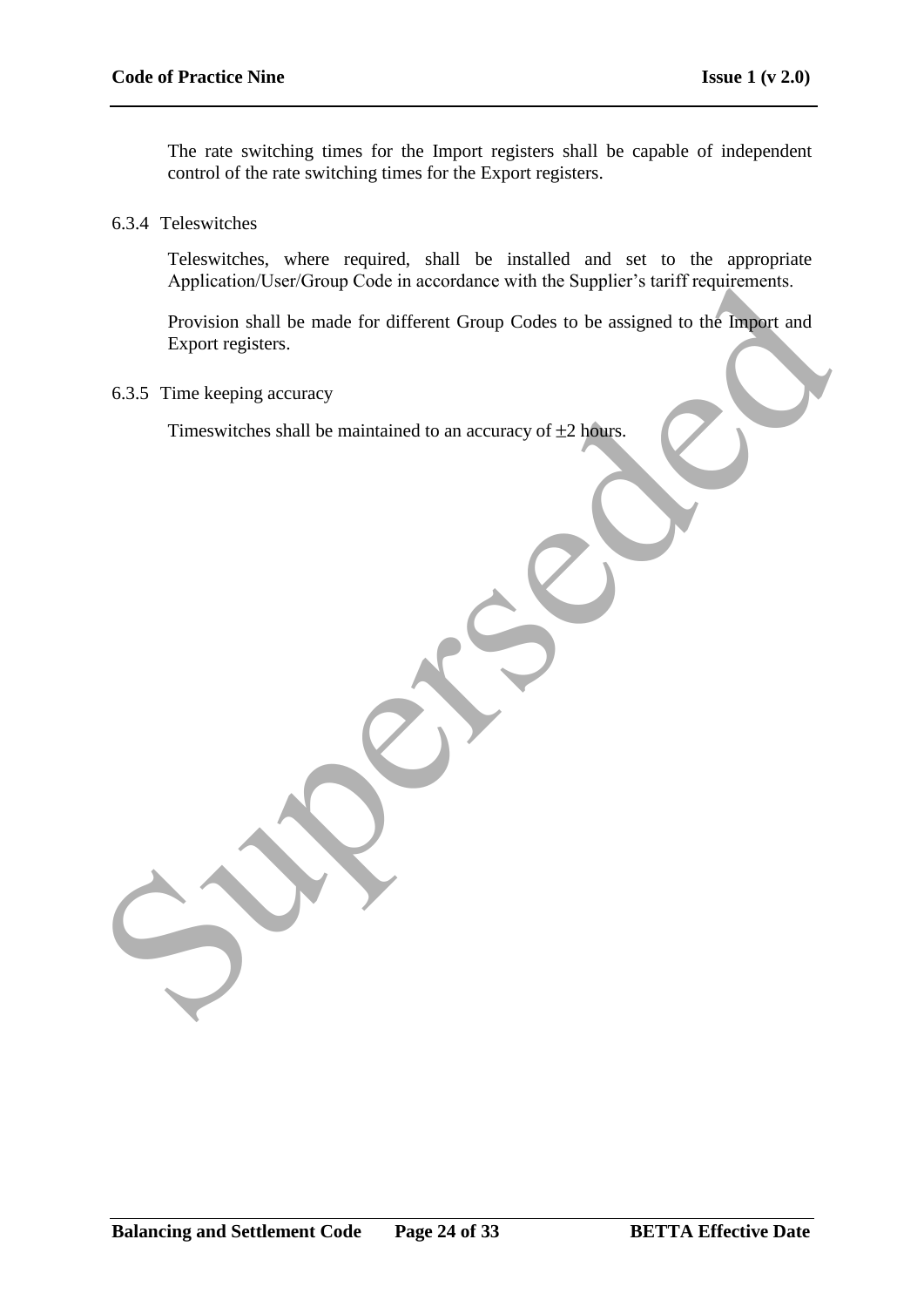# **7. INSTALLATION OF METERS**

## 7.1 BSC Accreditation requirements

A Supplier is required by the Balancing and Settlement Code only to use accredited agents for the purposes of providing meter operation services. Full details of the procedure are available in BSCP531 from the Balancing and Settlement Code Website " www.elexon.co.uk ".

# 7.2 Meter Operation Code of Practice Agreement (MOCOPA) requirements

MOCOPA covers the installation, operation and maintenance of Metering Equipment by Meter Operator Agents. It identifies the safety and technical requirements relevant to meter operation, and the interface between a Meter Operator Agent and a Distribution System Operator. It specifies the requirements for both the Metering Business and field staff as appropriate.

The principles within MOCOPA form the basis of good practice for meter installation, operation and maintenance at any site that is connected, either to a Distribution System or to any other network.

A party's compliance with MOCOPA is regulated and policed by the Registration Authority $10$ .

## 7.3 Appropriate Seals

<u>.</u>

All SVA Customers Metering Equipment shall be sealed in accordance with Appendix 8 and 9 of the Meter Operation Code of Practice Agreement and any applicable BSCP.



 $10$  The Registration Authority is defined within MOCOPA.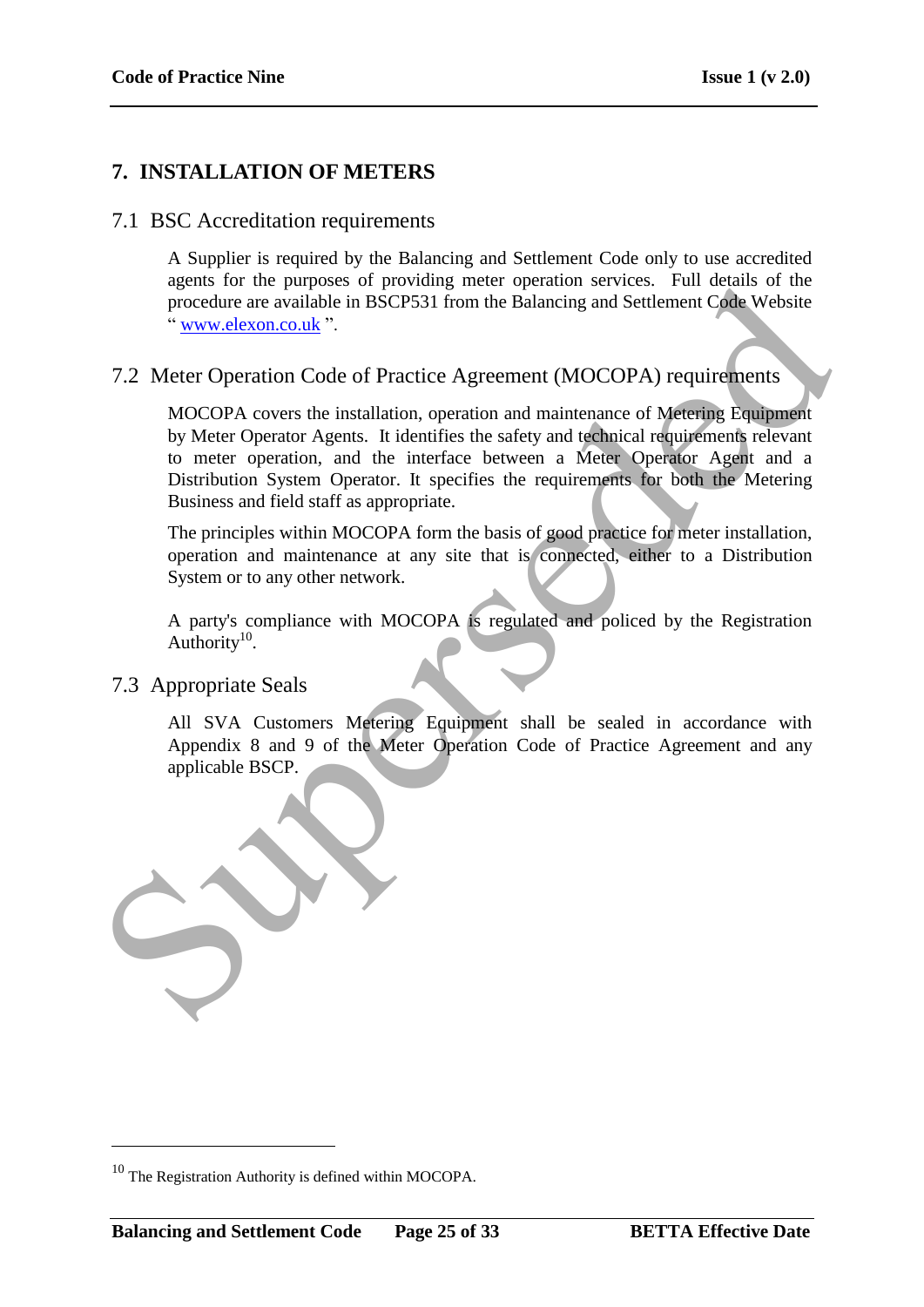# **8. DEFINED METERING POINTS AND POINT OF SUPPLY**

### 8.1 Responsibilities

8.1.1 Distribution System Operator Responsibilities

The Distribution System Operator is responsible for the service cable and the cut-out.

#### 8.1.2 Meter Operator Agent Responsibilities

The Meter Operator Agent shall install the Meter/s.

The conductors between the cut-out and the input terminals of the Meter shall be installed by, and be the responsibility of, the Meter Operator Agent.

The conductors between the Meter"s outgoing terminals and the consumer unit will be part of the SVA Customer"s installation but the responsibility of the Meter Operator Agent for connection.

8.2 Multi-rate Whole Current Meter – where the SVA Customer's installation does not directly connect with the installed Meter(s).

## 8.2.1 Installations with an Isolating Switch

Where an installation has an additional Meter, a timeswitch, teleswitch, or external isolating switch, then the Meter Operator Agent shall install these items. Also, the interconnecting wiring between the items up to the last item of equipment, for example an isolating switch or Meter before the 'consumer unit', would be installed and maintained by the Meter Operator Agent. However, any wiring between the final item of equipment and the 'consumer unit' would be part of the SVA Customer's installation. The Distribution System Operator is responsible for the service cable and the cut-out.<br>
S.1.2 Meter Operator Agent Responsibilities<br>
The Meter Operator Agent shall install the Meter's.<br>
The conductors between the cut-out a

#### Note:

The diagrams in this section of the Code of Practice are single phase examples only. These diagrams should not be taken as definitive wiring diagrams for any installation.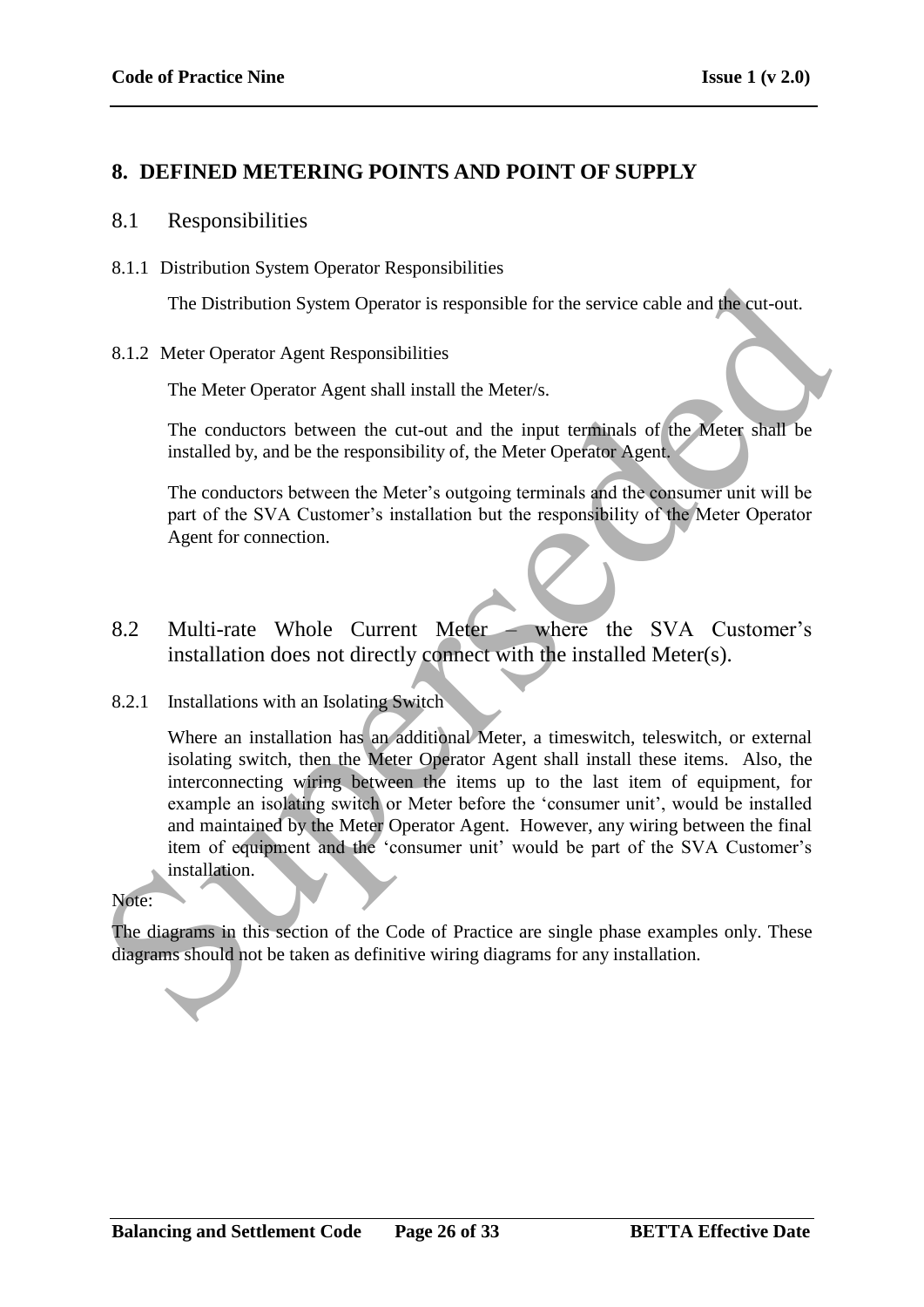## **Multi-rate Whole Current installation with a combined M1 and M2 Meter with Isolating Switches**

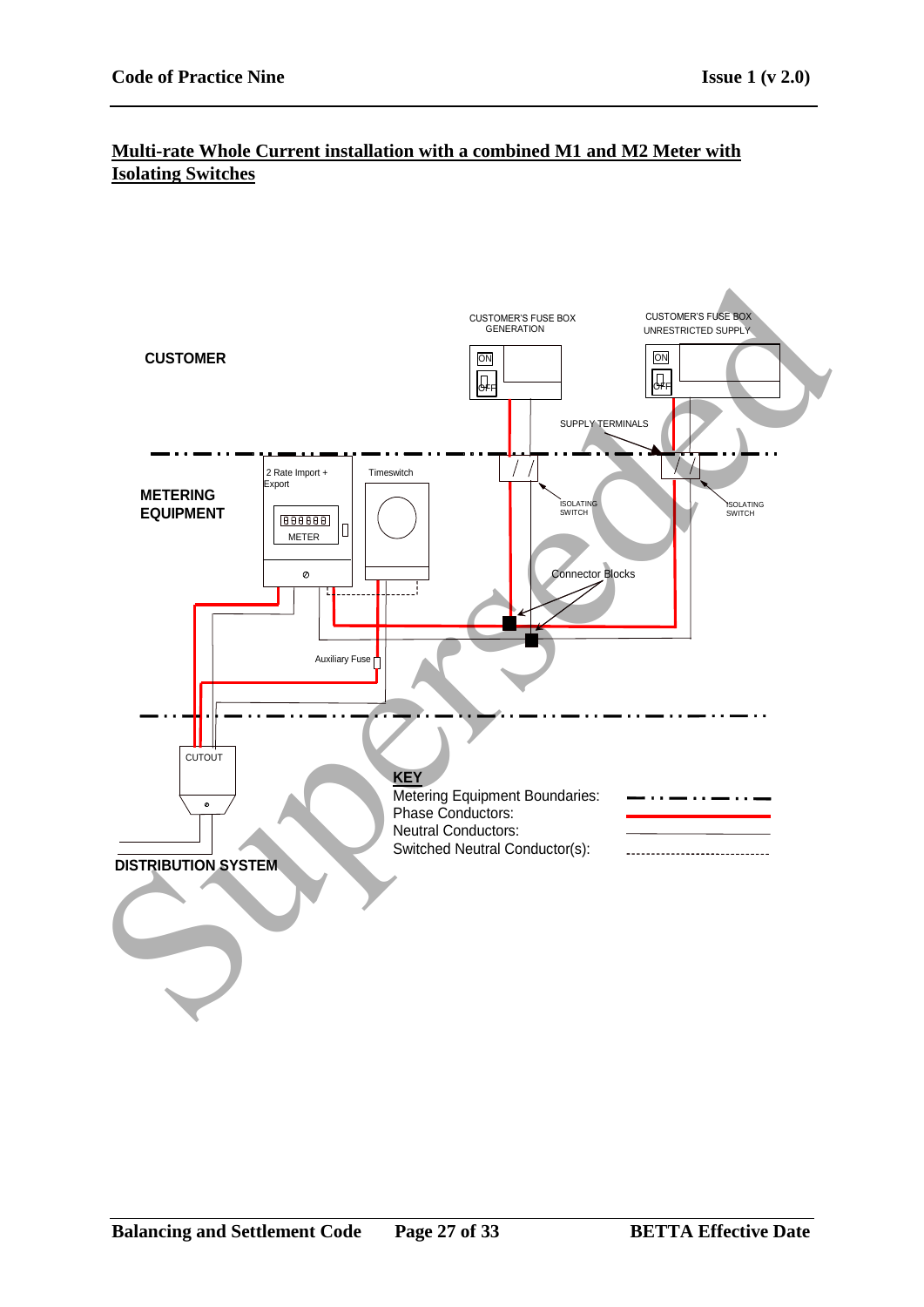# **Multi-rate Whole Current installation with separate M1 and M2 Meters with Isolating Switches**

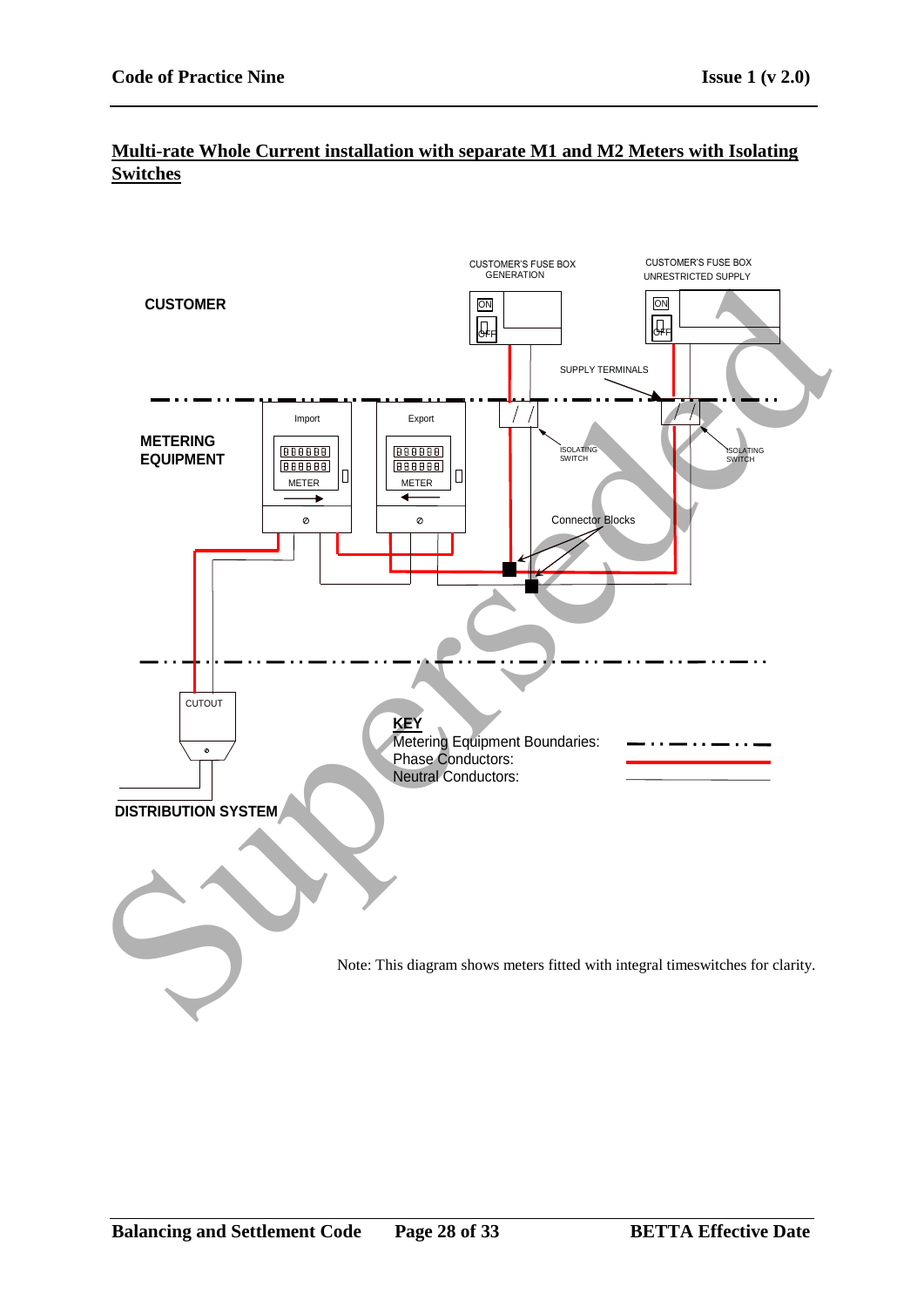

#### **Multi-rate Whole Current Meter with Isolating Switches and controlled Load**

## 8.3 Other Requirements

#### 8.3.1 Anti Fraud Devices

Where considered necessary by the Supplier, anti-fraud devices such as security blocks fitted between the cut-out and the meter, and plastic bubbles would be supplied and fitted by the Meter Operator Agent.

## 8.3.2 Outside Meter Cabinets

An outside meter cabinet will normally be considered the Customer's property and their responsibility to replace in the event of it being damaged.

## 8.3.3 High Risers and Laterals

Where the metering is situated within a communal metering area the risers are normally privately owned.

Where the metering is situated in the individual flats then the risers are normally owned by the Distribution System Operator.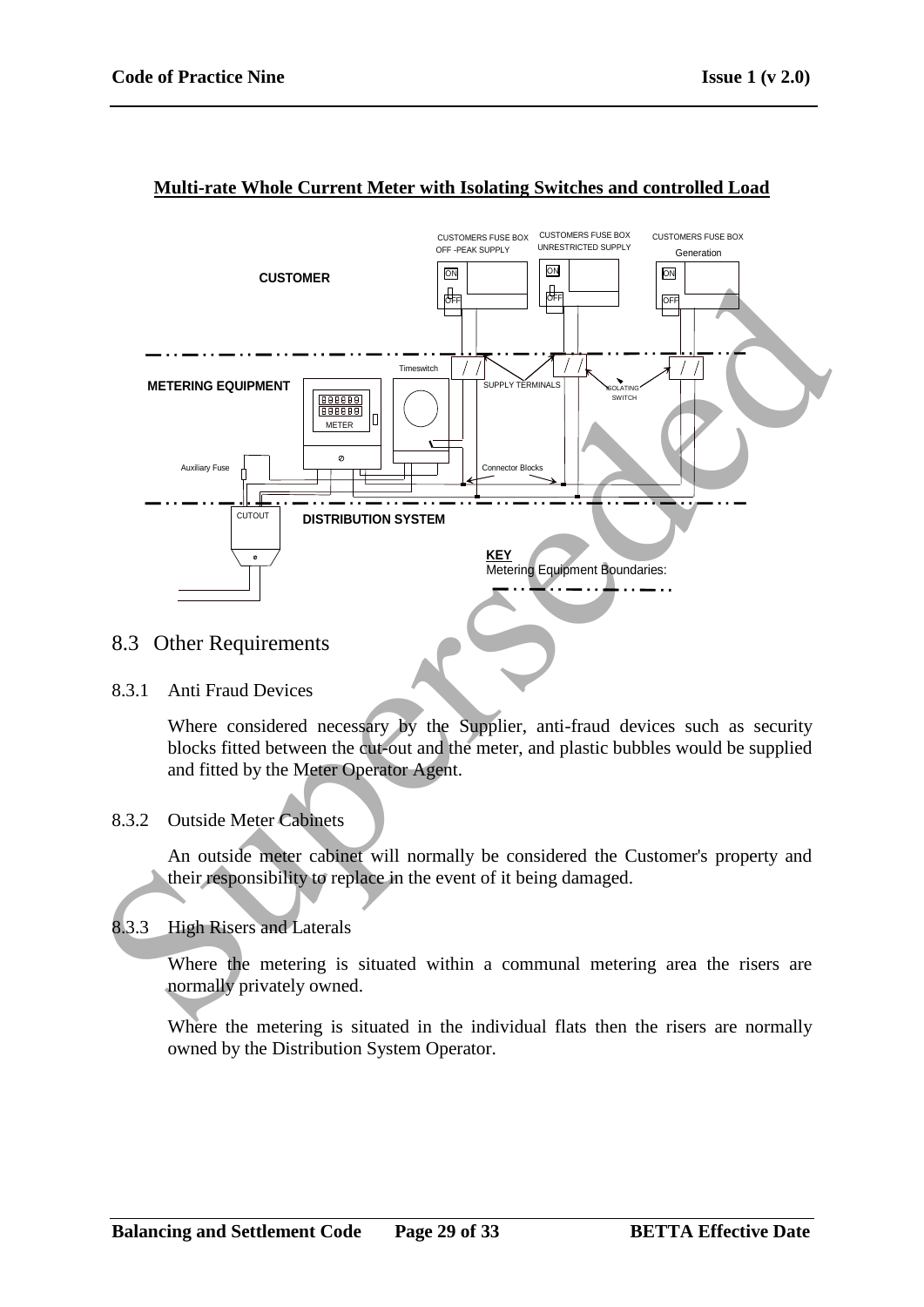# 8.4 Current Transformer Operated Metering Equipment

8.4.1 Provision of Test and Isolation facilities

For the purposes of meter connection by the Meter Operator Agent, the Current Transformers, meter panel, associated multicore cable, test/isolating facilities and voltage fuses will be provided by the Distribution System Operator or a contractor nominated by the SVA Customer.

8.4.2 Interface between Meter Operator Agent and Distribution System Operator

In normal circumstances the Meter Operator Agent to Distribution System Operator interface point will be the outgoing connections from the test/isolating facilities and the metering panel voltage fuses. Fourier Contractor of the Distribution System Operator of a contractor<br>
nominated by the SVA Customer.<br>
8.4.2 Interface between Meter Operator Agent and Distribution System Operator<br>
In normal circumstances the Meter Opera

8.4.3 SVA Customer cabling

The cabling from the Distributor System Operator's cut-out or main fuse, through Current Transformers and into a SVA Customer's main switch is the property of the SVA Customer.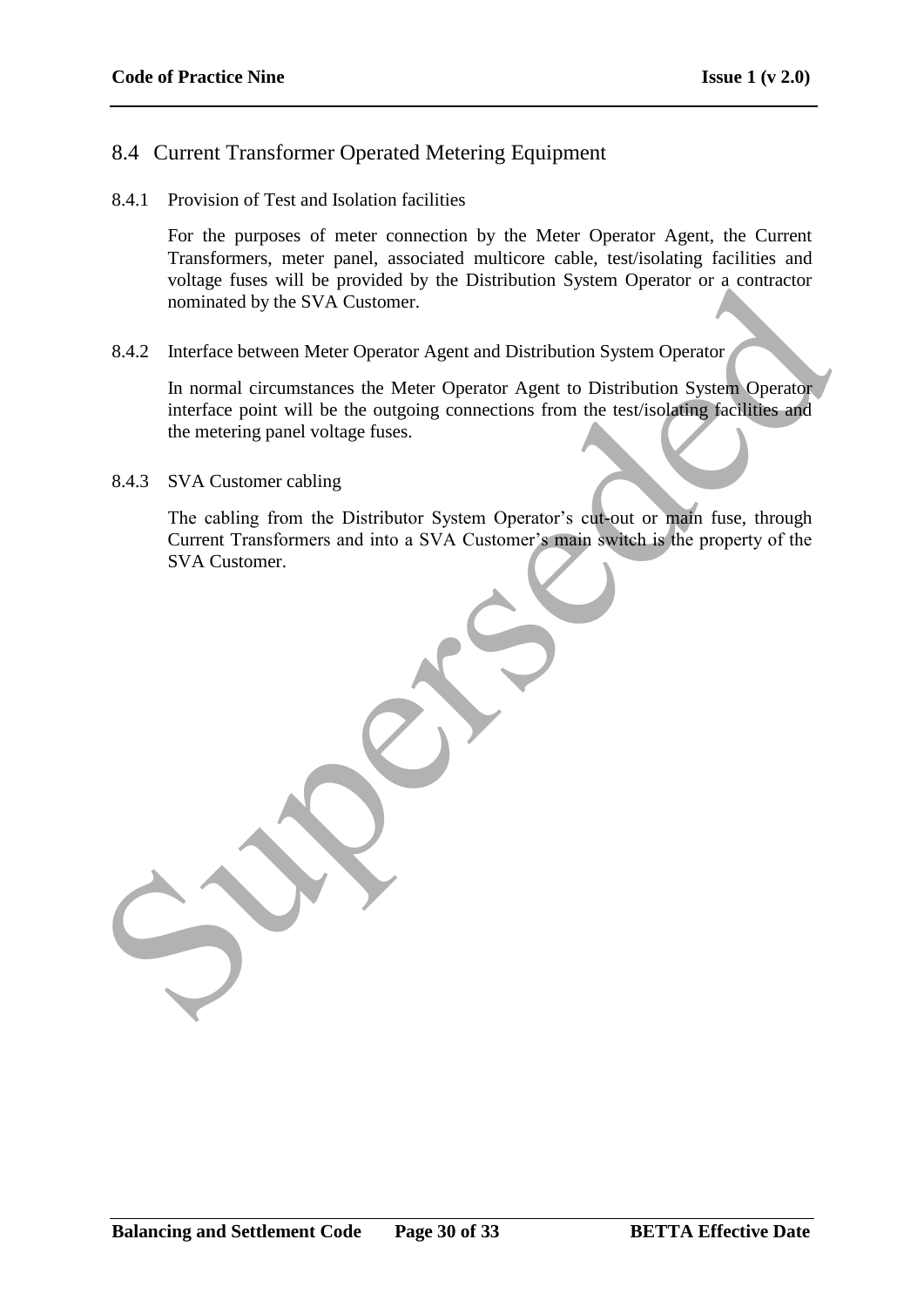# **Current Transformer Operated Metering Equipment**

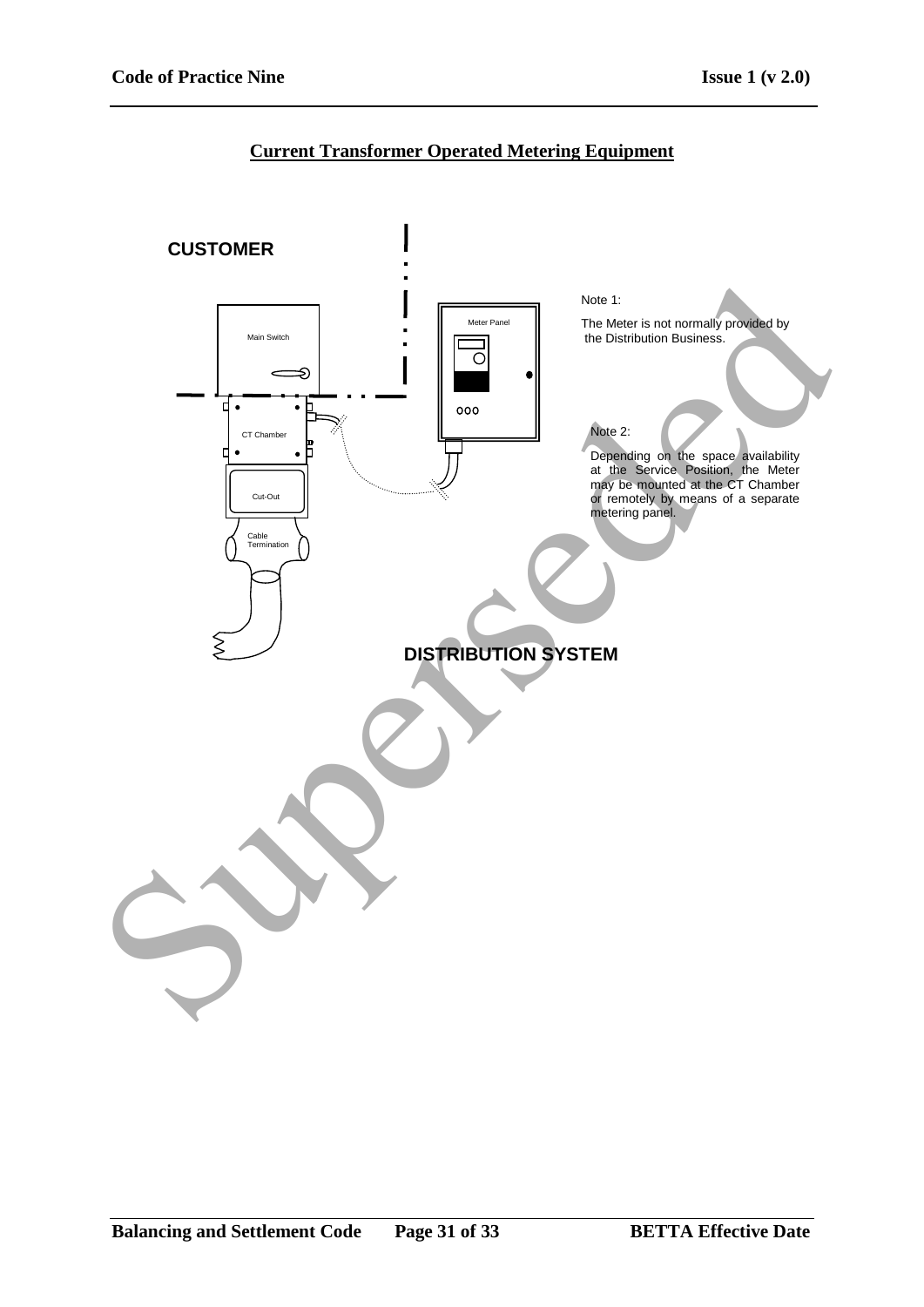# **9. PROVISION OF METERING EQUIPMENT**

The table below is for guidance on the provision and responsibility of selected items in any particular installation.

The term Equipment Owner (EO) has been used to identify the party responsible for providing the item of Meter Equipment or associated / ancillary equipment.

| providing the nem of include Equipment of associated / anemally equipment.                                  |                                   |                                            |  |  |
|-------------------------------------------------------------------------------------------------------------|-----------------------------------|--------------------------------------------|--|--|
| Note:- Not all items in the following table will be present in all installations.                           |                                   |                                            |  |  |
| <b>Table defining responsibilities for various items of Metering Equipment</b>                              |                                   |                                            |  |  |
| <b>Item</b>                                                                                                 | <b>Provider of</b><br>equipment   | <b>Field work</b><br><b>Responsibility</b> |  |  |
| (A)<br><b>All installations</b>                                                                             | <b>LDSO</b><br><b>LDSO</b>        |                                            |  |  |
| Service cable                                                                                               |                                   |                                            |  |  |
| <b>High Risers and Laterals</b>                                                                             | EO or landlord                    | <b>LDSO</b>                                |  |  |
| Cut-out                                                                                                     | <b>LDSO</b>                       | <b>LDSO</b>                                |  |  |
| Main fuses (cut-out fuses)                                                                                  | <b>LDSO</b>                       | LDSO or MOA*                               |  |  |
| Circuit Breaker (or equivalent) (for larger)<br>installations)                                              | LDSO                              | LDSO or MOA*                               |  |  |
| Meter / Telemeter                                                                                           | EO <sup>1</sup>                   | <b>MOA</b>                                 |  |  |
| Timeswitch                                                                                                  | <b>EO</b>                         | <b>MOA</b>                                 |  |  |
| Teleswitch                                                                                                  | EO                                | <b>MOA</b>                                 |  |  |
| <b>Whole current installations</b><br><b>(B)</b>                                                            |                                   |                                            |  |  |
| Cables: cut-out to meter                                                                                    | EO                                | <b>MOA</b>                                 |  |  |
| Cables: from meter to SVA Customer<br>owned switchgear                                                      | <b>SVA</b><br>Customer/contractor | $MOA^*$ to connect                         |  |  |
| Isolating switch                                                                                            | EO                                | <b>MOA</b>                                 |  |  |
| Connector blocks                                                                                            | EO                                | <b>MOA</b>                                 |  |  |
| Cables: between meter and other EO<br>supplied apparatus or between other<br>items of EO supplied apparatus | EO                                | <b>MOA</b>                                 |  |  |
| Revenue Protection equipment                                                                                | Supplier/EO                       | <b>MOA</b>                                 |  |  |
|                                                                                                             |                                   |                                            |  |  |

#### **Table defining responsibilities for various items of Metering Equipment**